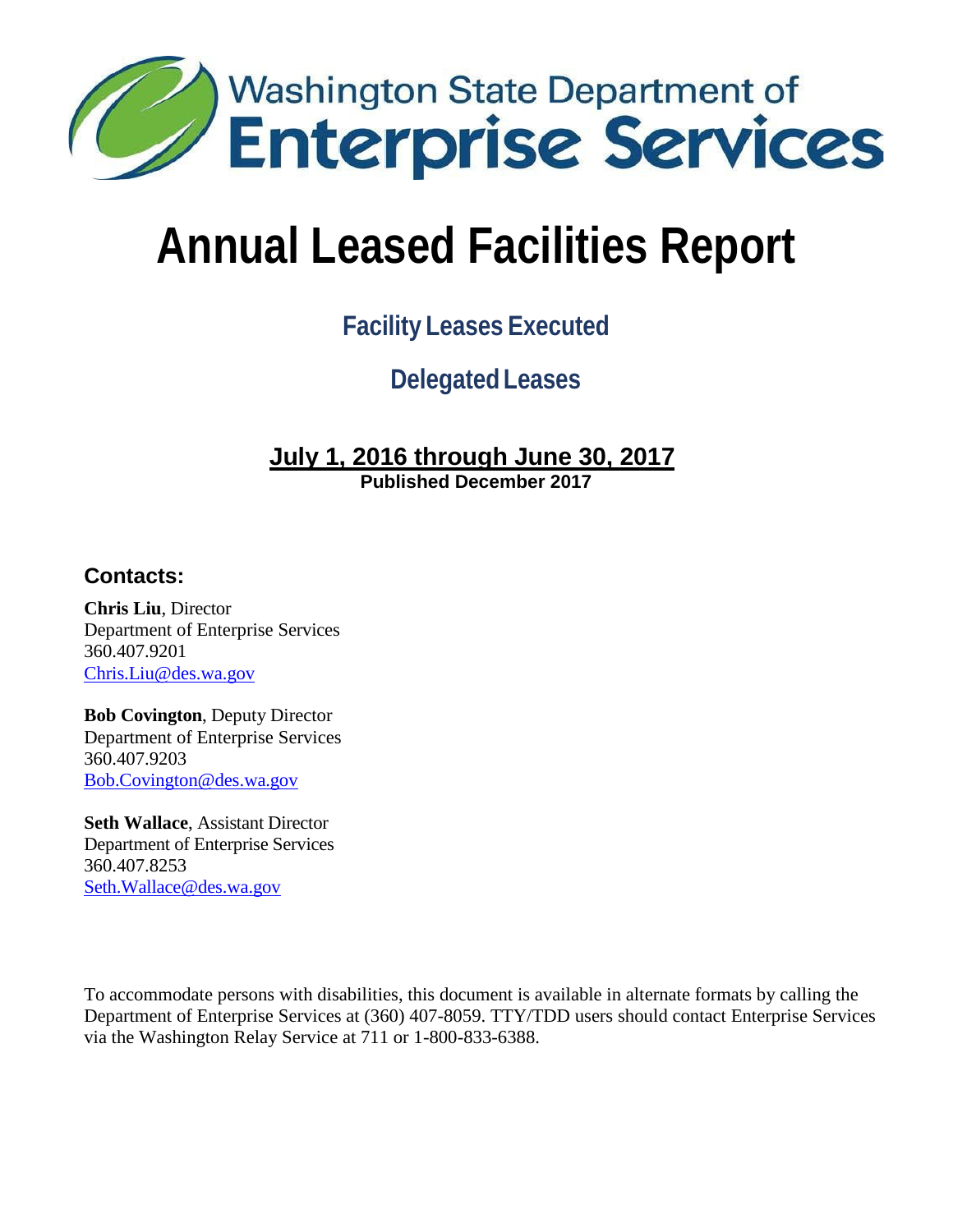# **Preface**

[RCW 43.82.010](http://apps.leg.wa.gov/rcw/default.aspx?cite=43.82.010) requires the Department of Enterprise Services (DES) to annually report information related to the leasing of real estate for state agencies and other state organizations to the appropriate Washington State Legislature committees and the Office of Financial Management (OFM). The applicable sections of the Revised Code of Washington (RCW) are:

# **Report 1: Facility Leases Executed**

[RCW 43.82.010\(16\):](http://apps.leg.wa.gov/rcw/default.aspx?cite=43.82.010) The department of enterprise services shall report annually to the office of financial management and the appropriate fiscal committees of the legislature on facility leases executed for all state agencies for the preceding year, lease terms, and annual lease costs. The report must include leases executed under [RCW 43.82.045](http://apps.leg.wa.gov/rcw/default.aspx?cite=43.82.045) and subsection (13) of this section.

# **Report 2: Delegated Leases**

[RCW 43.82.010\(13\):](http://apps.leg.wa.gov/rcw/default.aspx?cite=43.82.010) The director of enterprise services may delegate any or all of the functions specified in this section to any agency upon such terms and conditions as the director deems advisable. By January 1 of each year, beginning January 1, 2008, the department shall submit an annual report to the office of financial management and the appropriate committees of the legislature on all delegated leases.

This report provides an overview of the part of the state of Washington's real estate portfolio that is under DES' authority, highlights initiatives and actions occurring during Fiscal Year 2017 (July 1, 2016, through June 30, 2017), as well as a more detailed analysis of the specific areas required by statute.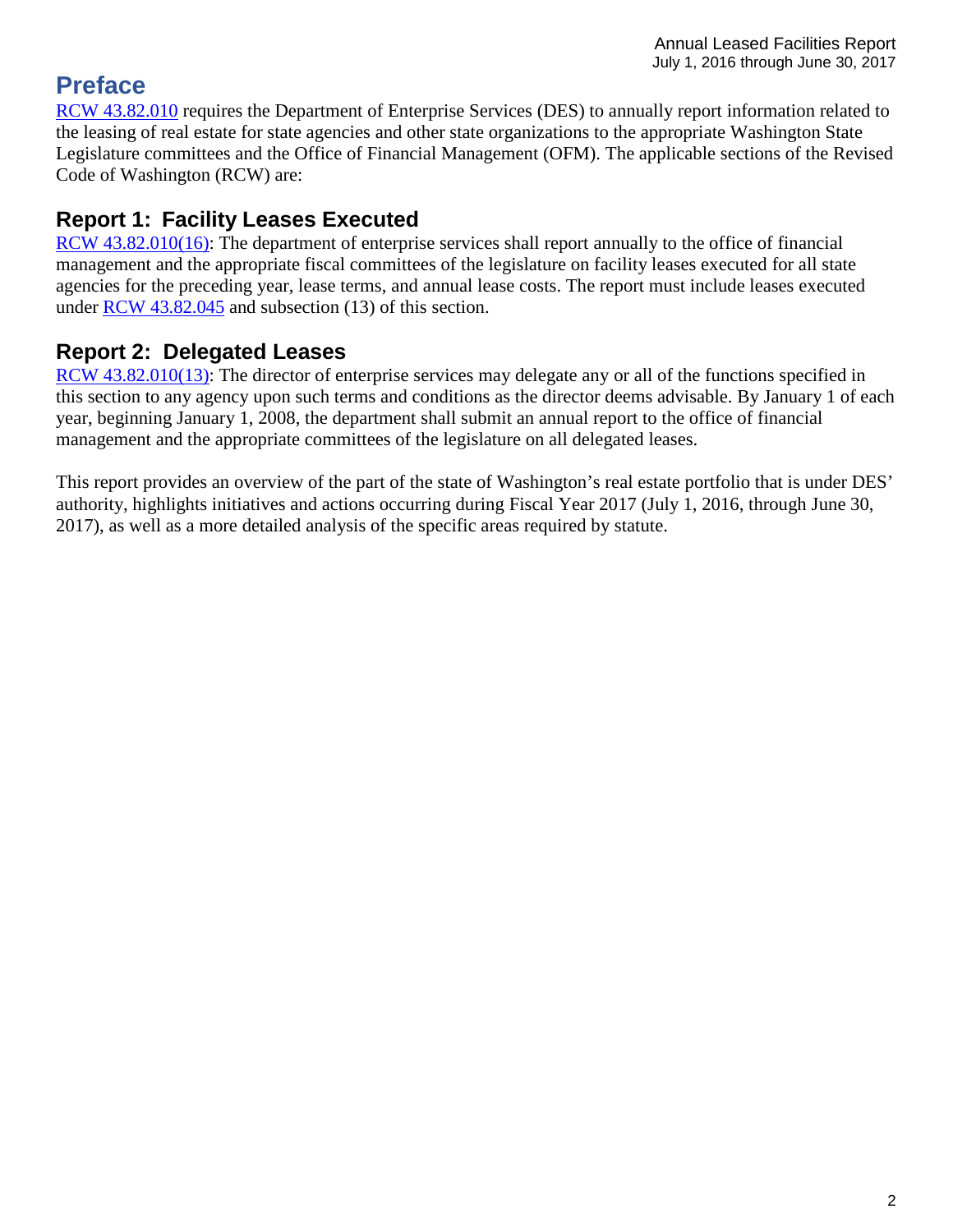| Leases Executed for Facilities in the Planning Stage of Development or Under Construction 11 |  |
|----------------------------------------------------------------------------------------------|--|
|                                                                                              |  |
|                                                                                              |  |
|                                                                                              |  |
|                                                                                              |  |
|                                                                                              |  |
|                                                                                              |  |
| Figure 10: Number of Delegated Leases by Agency in FY 17 (% of Total Delegated Leases) 13    |  |
| Figure 11: Number of Delegated Leases by Type of Use in FY 17 (% of Total Leases) 14         |  |
|                                                                                              |  |
| Appendix A: Lease Transactions Related to Privately Owned Facilities in FY 17 15             |  |
|                                                                                              |  |
|                                                                                              |  |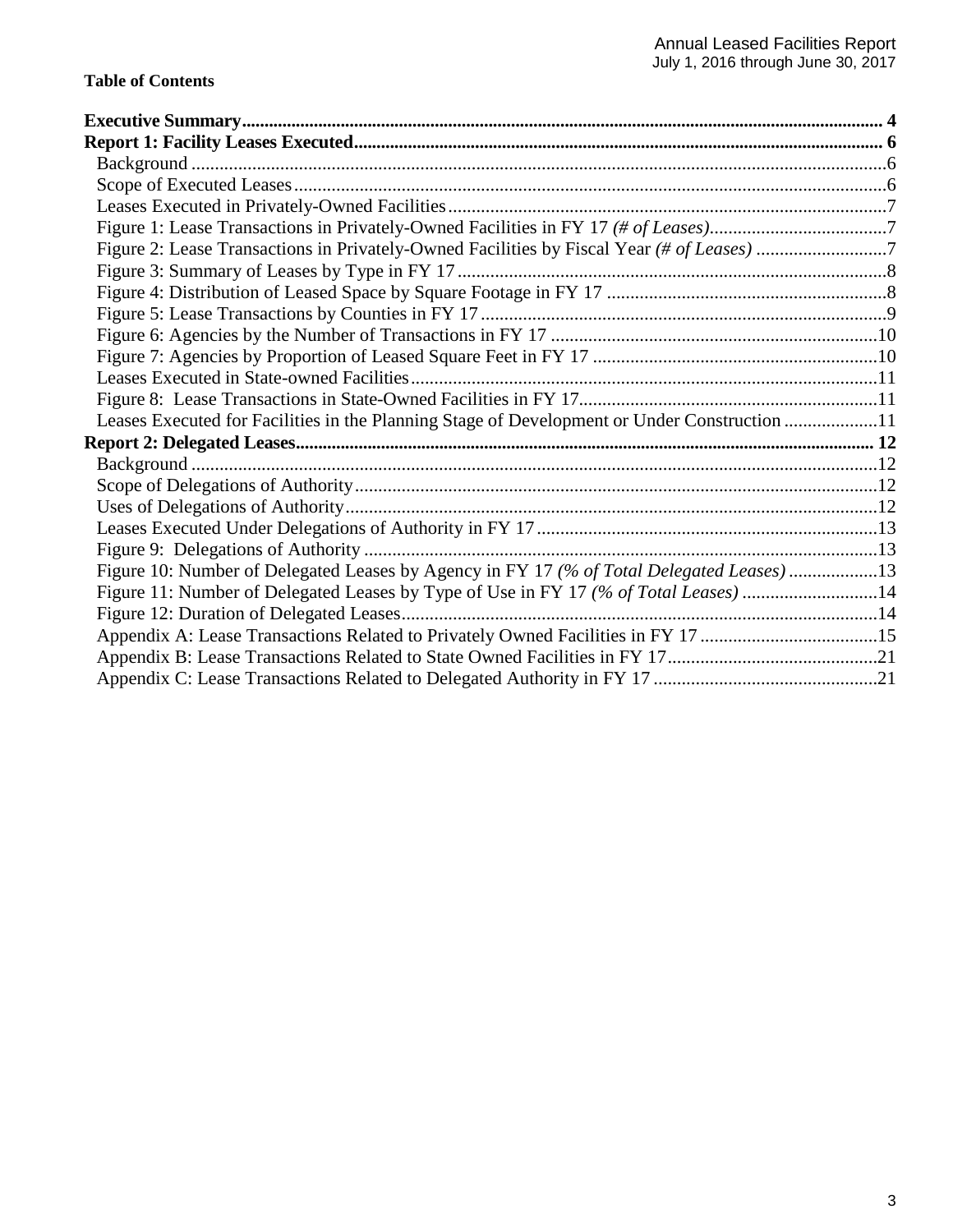Annual Leased Facilities Report July 1, 2016 through June 30, 2017

# <span id="page-3-0"></span>**Executive Summary**

Real property is a strategic asset of the state, and effectively managing the leased facilities is one of the core business functions of the Department of Enterprise Services (DES). DES has the authority to conduct the acquisition of leases for private space for state agencies, and the authority to delegate to any agency the acquisition upon such terms and conditions as the director deems advisable.

#### **Requirement and Scope**

State law RCW [43.82.010](http://apps.leg.wa.gov/RCW/default.aspx?Cite=43.82.010) requires DES to submit an annual report to the Legislature and Office of Financial Management (OFM) regarding two aspects of leasing for state agencies and other state entities:

- Facility Leases Executed
- Delegated Leases

State law grants real estate authority to several state agencies. This report covers only state-owned and leased facilities for which DES has authority and responsibility. This report covers activity in Fiscal Year (FY) 2017 (July 1, 2016, through June 30, 2017).

## **Summary of Real Estate Actions in FY 2017**

During FY 2017, DES completed the following real estate activities:

- Executed 159 lease renewals and new leases in privately owned facilities involving about 1.5 million square feet with an annual rent of approximately \$29 million.
- Lease negotiations during this period resulted in \$[1](#page-3-1).6 million in cost avoidance<sup>1</sup> for the first year of the lease term. Over the first five years of the lease term, cost avoidance will total over \$7.3 million.
- Executed two leases in state-owned facilities worth \$243,000 annually for 25,000 square feet.
- Reviewed and approved 62 leases executed by various state agencies and organizations through delegations of authority worth approximately \$833,000 annually involving approximately 32,000 square feet.
- Continued to manage a two-year pilot project to procure services of private real estate brokers to renew some facility leases in Clark, King, Pierce, Spokane, and Thurston Counties. DES will provide a report to OFM on brokerage services performance in fiscal year 2018.

<span id="page-3-1"></span> $1$  Cost avoidance is a comparison of negotiated renewal rent rates to market rates for office or warehouse leases that are 5,000 SF or greater for lease terms greater than two years. Market rates are obtained from CoStar Group market data used by most industry professionals, broker reports in major metro areas, the Commercial Broker Association (CBA), and other market information sources.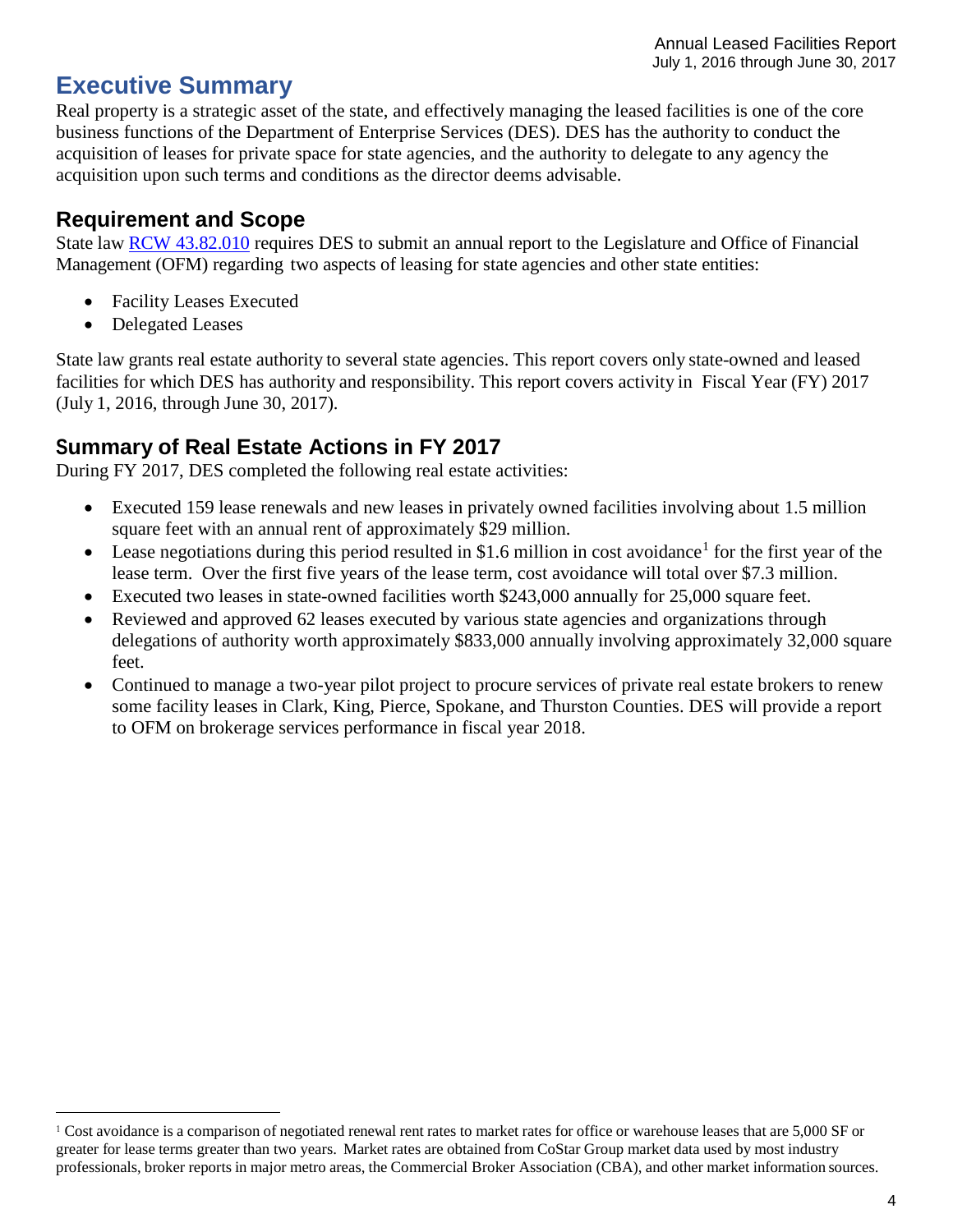# **Context**

### **State Real Estate Portfolio**

As of October 2017, the OFM Facilities Inventory System Report reported approximately 116 million square feet for all space types and includes:

- Approximately 102.4 million square feet of state-owned space (88.2 percent of the total)
- Approximately 13.6 million square feet of leased space (remaining 11.8 percent).

The state currently has a hybrid decentralized model for authority over real estate. The *Facilities [Inventory](https://ofm.wa.gov/sites/default/files/public/legacy/budget/facilities/documents/FacilitiesInventorySystem2017FinalReport.pdf) [System](https://ofm.wa.gov/sites/default/files/public/legacy/budget/facilities/documents/FacilitiesInventorySystem2017FinalReport.pdf) Report* identifies three authorities: (1) Department of Enterprise Services, (2) other state agencies owning or leasing through statutory authorization or exemption RCW [43.82.010\(13\)](http://apps.leg.wa.gov/rcw/default.aspx?cite=43.82.010) and others), and (3) higher education institutions RCW [28B.10.020.](http://apps.leg.wa.gov/rcw/default.aspx?cite=28B.10.020)

The portfolio overseen by DES (owned and leased<sup>[2](#page-4-0)</sup>) is a small subset of the state's total, including over  $1,000$ leases in privately owned and 300 state-owned properties. This includes leases of all types, from offices to warehouse and storage units, parking lots, boat moorage and air monitoring sites.

DES does not execute leases for all state agencies and state entities. Some state organizations have independent statutory authority to acquire and dispose of real estate as referenced in RCW [43.82.010\(13\):](http://apps.leg.wa.gov/rcw/default.aspx?cite=43.82.010)

- State colleges and universities for research and experimental purposes
- Departments of Natural Resources, Fish and Wildlife, Transportation, and Washington State Parks and Recreation Commission *for purposes other* than the leasing of offices, warehouses, and real estate for similar purposes.
- Commodities Commissions [RCW 15.04.200](http://apps.leg.wa.gov/rcw/default.aspx?cite=15.04.200)
- Health Benefit Exchange RCW [43.71.020](http://app.leg.wa.gov/rcw/default.aspx?cite=43.71.020)

DES has statutory responsibility for the management, operation, and maintenance of the 486-acre Capitol Campus in Olympia and the state's process for leasing space. DES leases space in state-owned buildings to state agencies and on their behalf for spaces in private sector buildings, as well as spaces of other governmental (federal and local) entities. In this role, DES provides facilities that meet the business and operational needs of the state agencies at optimal pricing, based on availability within the market.

The scope of this report addresses only the leases in DES owned or managed facilities and leases in private sector facilities over which DES has authority.

<span id="page-4-0"></span> $2$  This includes leases derived as a result of a delegation of authority from DES to an agency.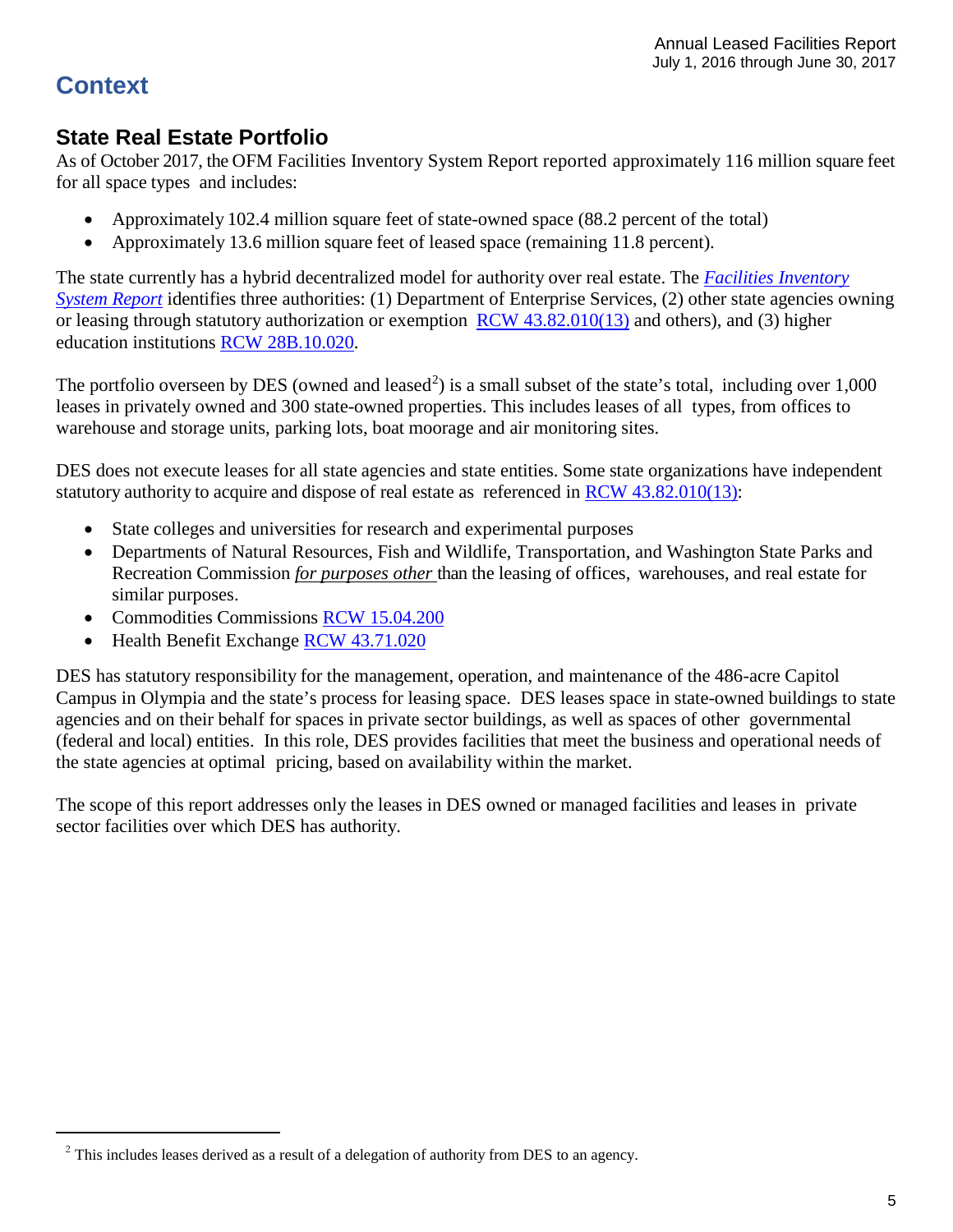# <span id="page-5-0"></span>**Report 1: Facility Leases Executed**

#### <span id="page-5-1"></span>**Background**

The director of the Department of Enterprise Services (DES) has the authority to purchase, lease, lease purchase, rent, or otherwise acquire all improved and unimproved real estate on behalf of a state organization and after consultation with OFM [RCW.43.82.010\(1\).](http://apps.leg.wa.gov/RCW/default.aspx?Cite=43.82.010) The director of DES has the authority to determine the location, size and design of real estate or improvements to real estate for state agencies RCW [43.82.010\(2\).](http://apps.leg.wa.gov/RCW/default.aspx?Cite=43.82.010) Within this authority, DES' Real Estate Services (RES) is responsible for real estate transactions on behalf of state organizations.

State law [RCW 43.82.045](http://apps.leg.wa.gov/rcw/default.aspx?cite=43.82.045) prohibits state agencies from entering into lease agreements for privately owned buildings that are in the planning stage or under construction without prior approval from the director of OFM. DES is required to submit an annual report of facility leases executed under RCW [43.82.010](http://apps.leg.wa.gov/RCW/default.aspx?Cite=43.82.010) and RCW [43.82.045,](http://apps.leg.wa.gov/rcw/default.aspx?cite=43.82.045) including lease terms and annual lease costs RCW [43.82.010\(15\).](http://apps.leg.wa.gov/RCW/default.aspx?Cite=43.82.010)

#### <span id="page-5-2"></span>**Scope of Executed Leases**

An "executed facility lease" is a contract that grants use, or occupancy, of property or space during a specified period in exchange for a specified rent.

The primary type of facility lease space in this report is office space. Leases for other types of space, such as office space combined with classroom space or office space combined with warehouse space, are included if the office space is the primary use or largest component.

Each lease transaction can have varying levels of complexity. Some transactions may include multiple state agency leases within the same building, each with unique timing, unique budgetary constraints, and improvements of space, requiring careful coordination among agencies to ensure ongoing business activities are not interrupted. Some may also require short-term extensions of existing leases, as well as subleases with nonagency partner organizations.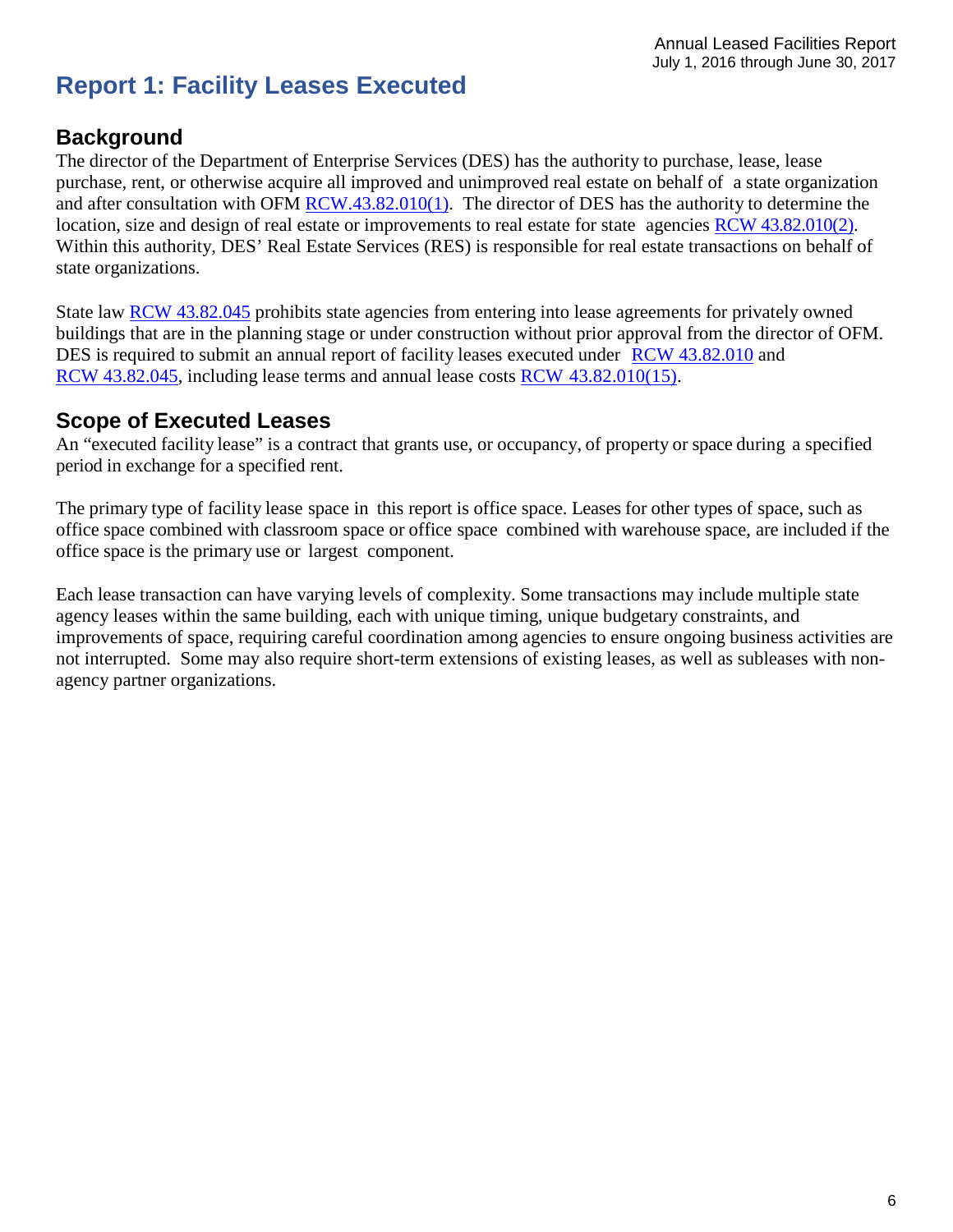## <span id="page-6-0"></span>**Leases Executed in Privately-Owned Facilities**

In FY 17, DES executed 179 leases involving nearly two million square feet in privately-owned facilities worth nearly \$[3](#page-6-3)2 million annually<sup>3</sup>. The following tables show the type and number of lease transactions, square feet, and annual lease costs and the comparison of total lease transactions to previous fiscal years.

# <span id="page-6-1"></span>**Figure 1: Lease Transactions in Privately-Owned Facilities in FY 17**

|                                  |             |                    | Annualized   |
|----------------------------------|-------------|--------------------|--------------|
| <b>Type of Transaction</b>       | # of Leases | <b>Square Feet</b> | Lease Cost   |
| Renewals of Leases               | 118         | 1,270,909          | \$23,396,196 |
| New Leases                       | 41          | 326,701            | \$5,986,256  |
| 3. Extensions to Existing Leases | 20          | 159,318            | \$2,600,897  |
| <b>Totals</b>                    | 179         | 1,756,928          | \$31,983,348 |

## <span id="page-6-2"></span>**Figure 2: Lease Transactions in Privately-Owned Facilities by Fiscal Year**

| Annualized<br>Lease Cost | <b>Square Feet</b> | # of Leases | <b>Fiscal Year</b> |
|--------------------------|--------------------|-------------|--------------------|
| \$33,194,236             | 1,588,139          | 126         | 2011               |
| \$25,094,453             | 1,468,198          | 147         | 2012               |
| \$25,562,667             | 1,404,153          | 138         | 2013               |
| \$22,188,720             | 1,206,830          | 126         | 2014               |
| \$29,920,551             | 1,820,812          | 148         | 2015               |
| \$37,408,074             | 1,985,992          | 171         | 2016               |
| \$31,983,348             | 1,756,928          | 179         | 2017               |

 $\overline{a}$ 

<span id="page-6-3"></span><sup>&</sup>lt;sup>3</sup> Annualized lease costs are based off the net effective base rent that is the average rent to be paid over the first five years of the lease term including specific concessions such as free rent, incentives and allowances. It does not include operating expenses to be paid separately such as janitorial costs and utilities unless those expenses are part of the base rent. RES includes these expenses when comparing net effective base rents to market rents and budgets.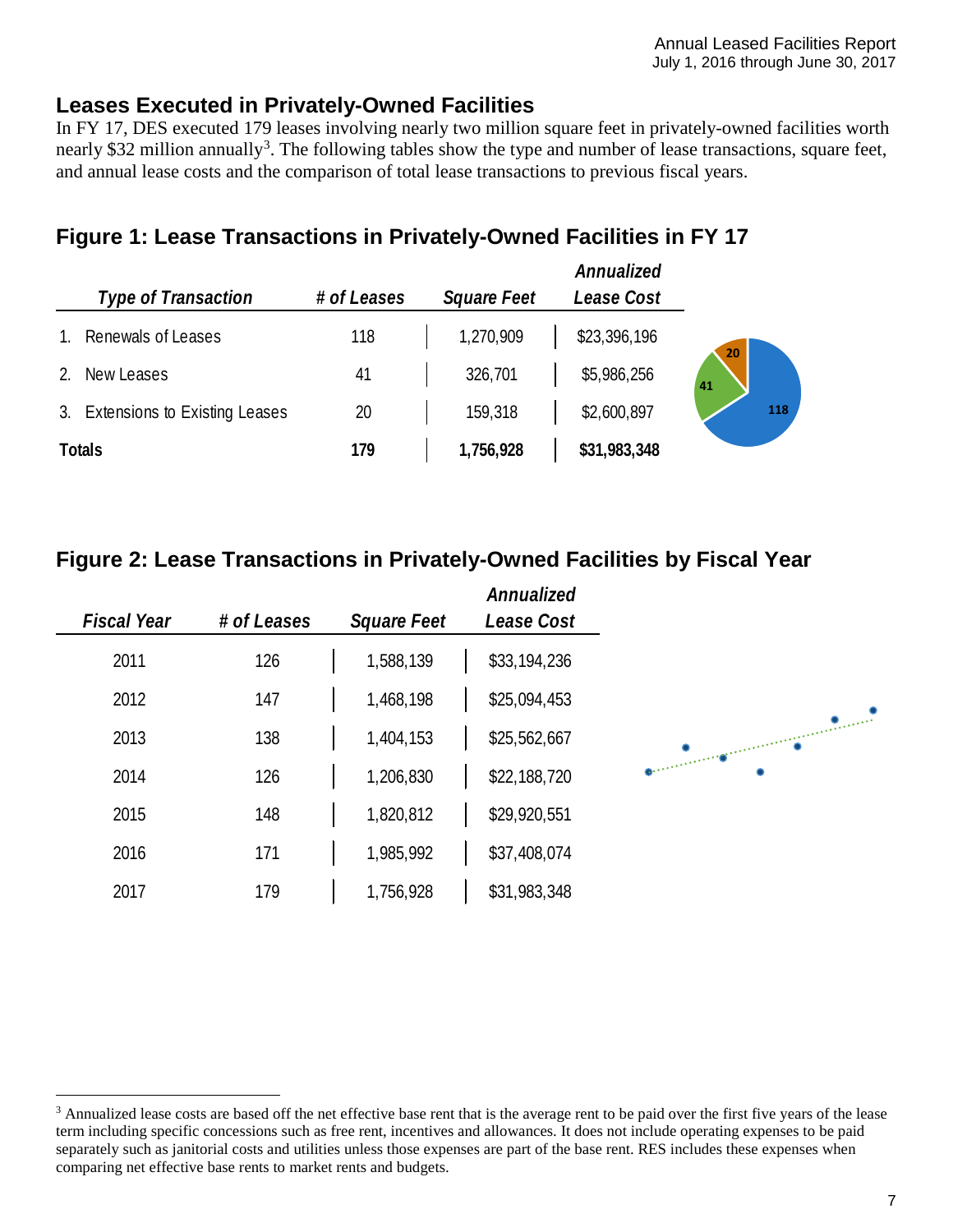The state leases a range of space types, including office, conditioned and unconditioned storage, laboratory, classrooms, residential and hangar space. Office space makes up 87 percent of the state's leased space, and this report indicates that "office" was the predominant type of lease executed in FY 17. The following tables provide summary information on the distribution of leased space by type and square footage:

|    | Type of Space        | # of Leases | <b>Total SF</b> | % of Total<br>Leases |   |
|----|----------------------|-------------|-----------------|----------------------|---|
|    | Office               | 156         | 1,503,721       | 87.15%               |   |
| 2. | Warehouse/Storage    | 10          | 154,668         | 5.59%                |   |
| 3. | Classroom            | 4           | 18,166          | 2.23%                | ı |
| 4. | Parking              | 2           | <b>NA</b>       | 1.12%                |   |
| 5. | Residential          | 2           | 17,995          | 1.12%                |   |
| 6. | <b>Miscellaneous</b> | 5           | 62,378          | 2.79%                |   |

# <span id="page-7-0"></span>**Figure 3: Summary of Leases by Type in FY 17**

#### <span id="page-7-1"></span>**Figure 4: Distribution of Leased Space by Square Footage in FY 17**

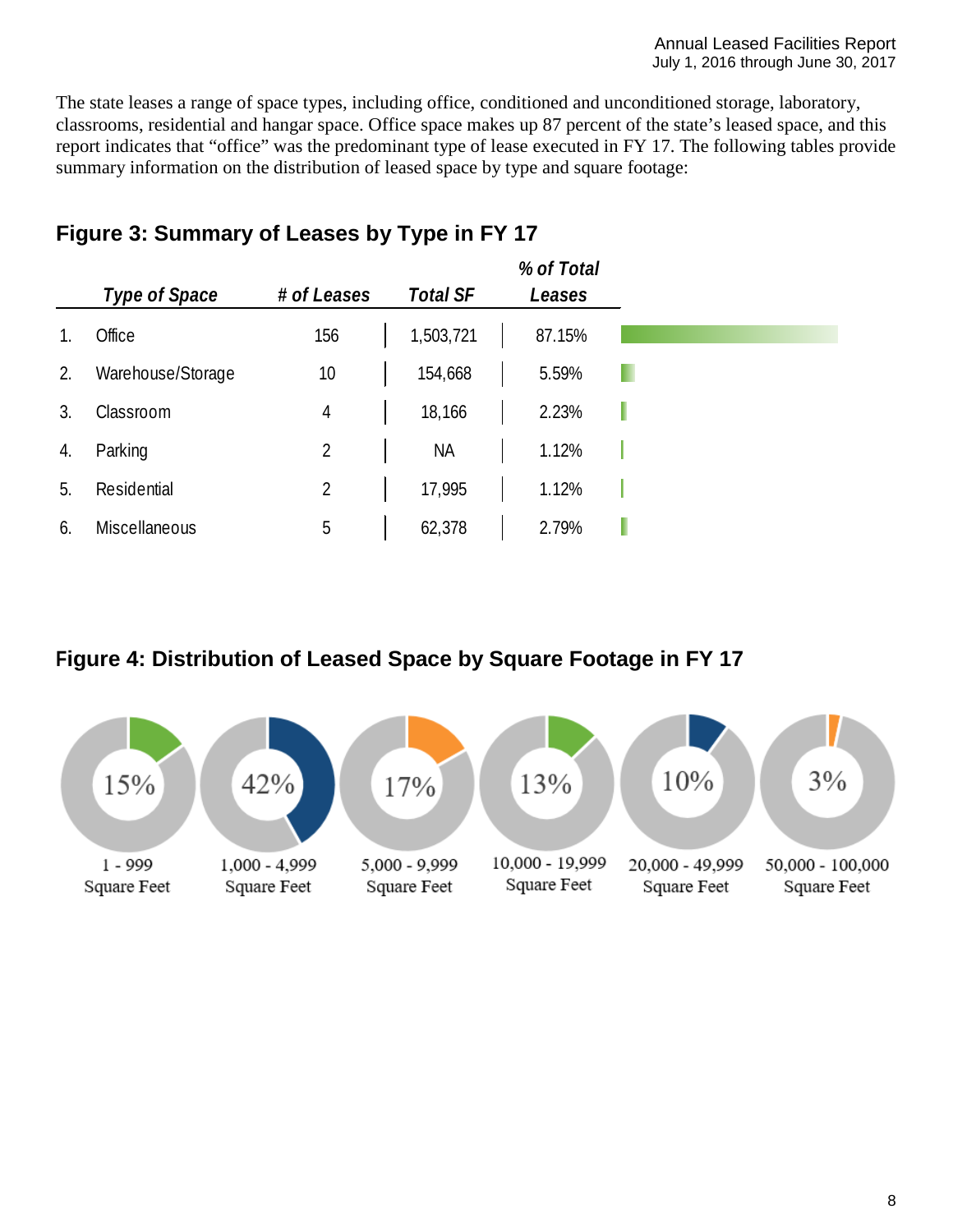

## <span id="page-8-0"></span>**Figure 5: Lease Transactions by Counties in FY 17**



% of Total Leased SF in FY 17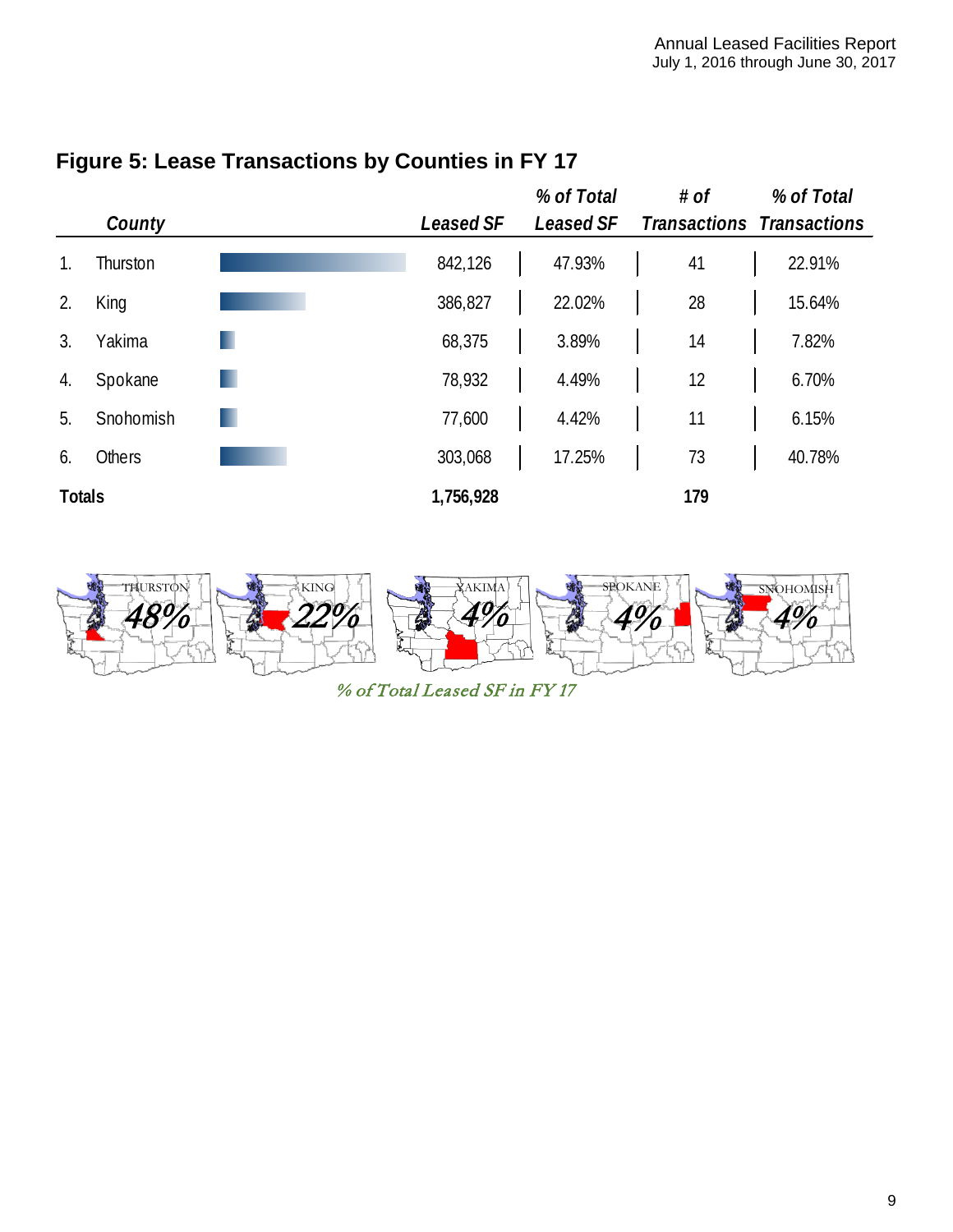The following table identifies five state agencies with the largest number of leases (new and renewals) executed by DES in FY 17. The Department of Social and Health Services continues to be the largest customer in terms of the number of transactions.

|             | Agency                           | Extensions       | <b>New</b><br>Space | Renewals | Total | % of Total<br><b>Transactions</b> |   |
|-------------|----------------------------------|------------------|---------------------|----------|-------|-----------------------------------|---|
| $1_{\cdot}$ | Dept of Social & Health Services | 6                | 10                  | 17       | 33    | 18.44%                            |   |
| 2.          | Dept of Licensing                | $\boldsymbol{0}$ | $\overline{4}$      | 21       | 25    | 13.97%                            |   |
| 3.          | Dept of Corrections              | $\overline{4}$   | 7                   | 13       | 24    | 13.41%                            |   |
| 4.          | Dept of Employment Security      | $\overline{2}$   |                     | 8        | 11    | 6.15%                             | н |
| 5.          | Dept of Revenue                  | 1                |                     | 6        | 8     | 4.47%                             |   |
| 6.          | Others                           | 7                | 18                  | 53       | 78    | 43.58%                            |   |
|             | <b>Totals</b>                    | 20               | 41                  | 118      | 179   |                                   |   |

# <span id="page-9-0"></span>**Figure 6: Agencies by the Number of Transactions in FY 17**

The following chart identifies the top five state agencies by proportion of leased square feet related to their FY 17 executed leases. The Department of Social and Health Services is also the largest customer based on total square feet.

## <span id="page-9-1"></span>**Figure 7: Agencies by Proportion of Leased Square Feet in FY 17**

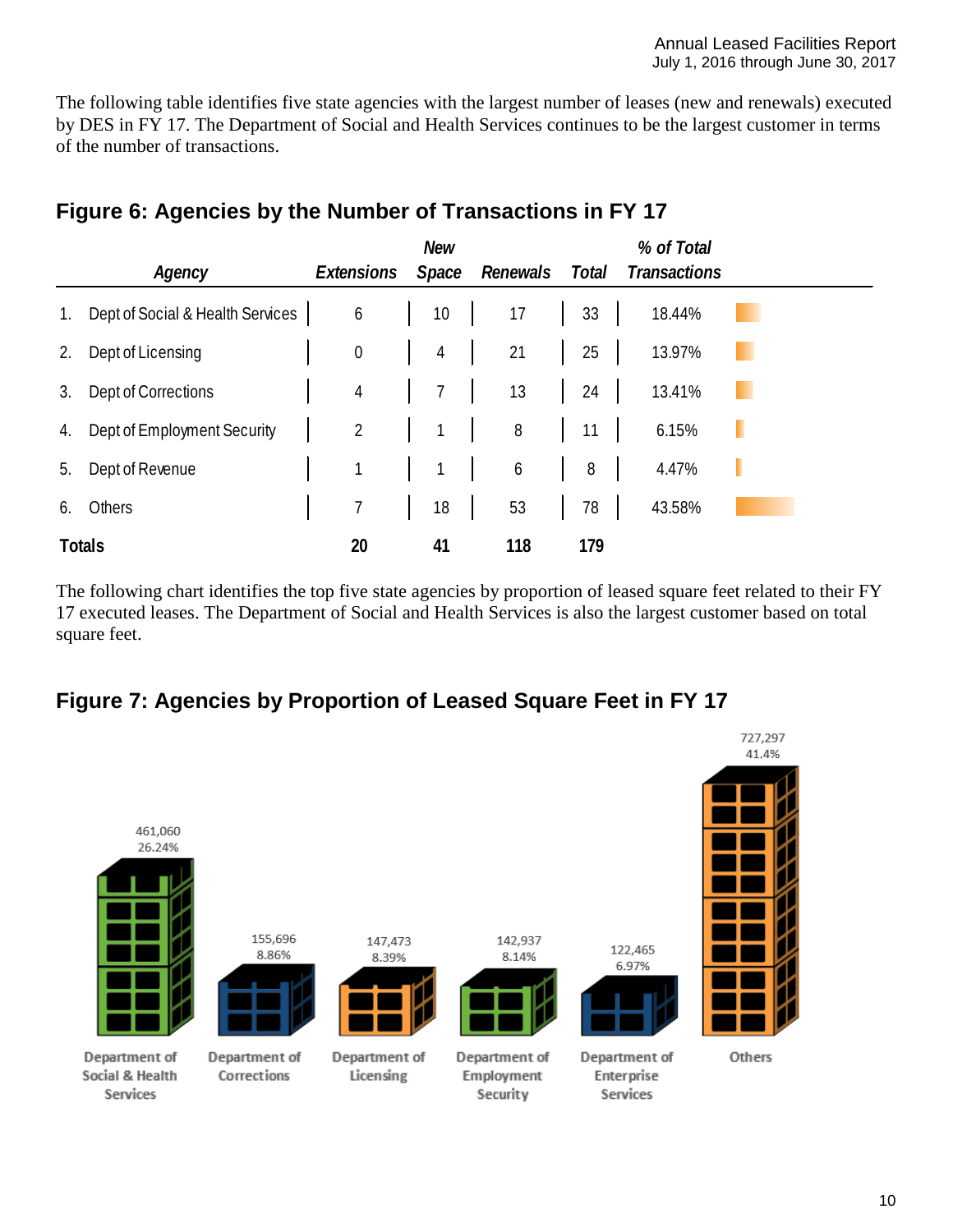#### <span id="page-10-0"></span>**Leases Executed in State-owned Facilities**

DES manages or owns 90 of the approximately 9,422 state-owned buildings. The 90 buildings include facilities on the Capitol Campus in Olympia as well as state facilities in Sedro Woolley, Tacoma, Tumwater, and Yakima. These facilities also include parking structures, monuments, parks and the historic Capitol building.

In FY 17, DES executed two occupancy agreements and leases for state agencies and other organizations in state-owned facilities. These leases total 25,000 square feet with annualized lease costs of \$243,000. The following table shows the number of lease transactions and annual lease costs.

## <span id="page-10-1"></span>**Figure 8: Lease Transactions in State-Owned Facilities in FY 17**

| <b>Type of Transaction</b> | # of Leases |        | Square Feet Annualized Lease Cost |
|----------------------------|-------------|--------|-----------------------------------|
| Renewals of Leases         |             | 25,527 | \$243,002                         |
| Totals                     |             | 25,527 | \$243,002                         |

Leases in state-owned space are typically negotiated and executed on a biennial basis. In 2012, DES started using "occupancy agreements" for Capitol Campus space rather than lease agreements to enhance administrative efficiency. These occupancy agreements identify the space used, outline expectations around the tenant's use of the space, and identify services that DES provides for the tenant in this space. The occupancy agreements identified in FY 17 are a small subset of DES' occupancy agreements for the owned portion of the portfolio.

## <span id="page-10-2"></span>**Leases Executed for Facilities in the Planning Stage of Development or Under Construction**

State law [RCW 43.82.045](http://apps.leg.wa.gov/rcw/default.aspx?cite=43.82.045) prohibits state organizations from entering into lease agreements without prior written approval from OFM for privately owned facilities that are in planning stages of development or under construction. No leases for space under development were executed in fiscal year 2017.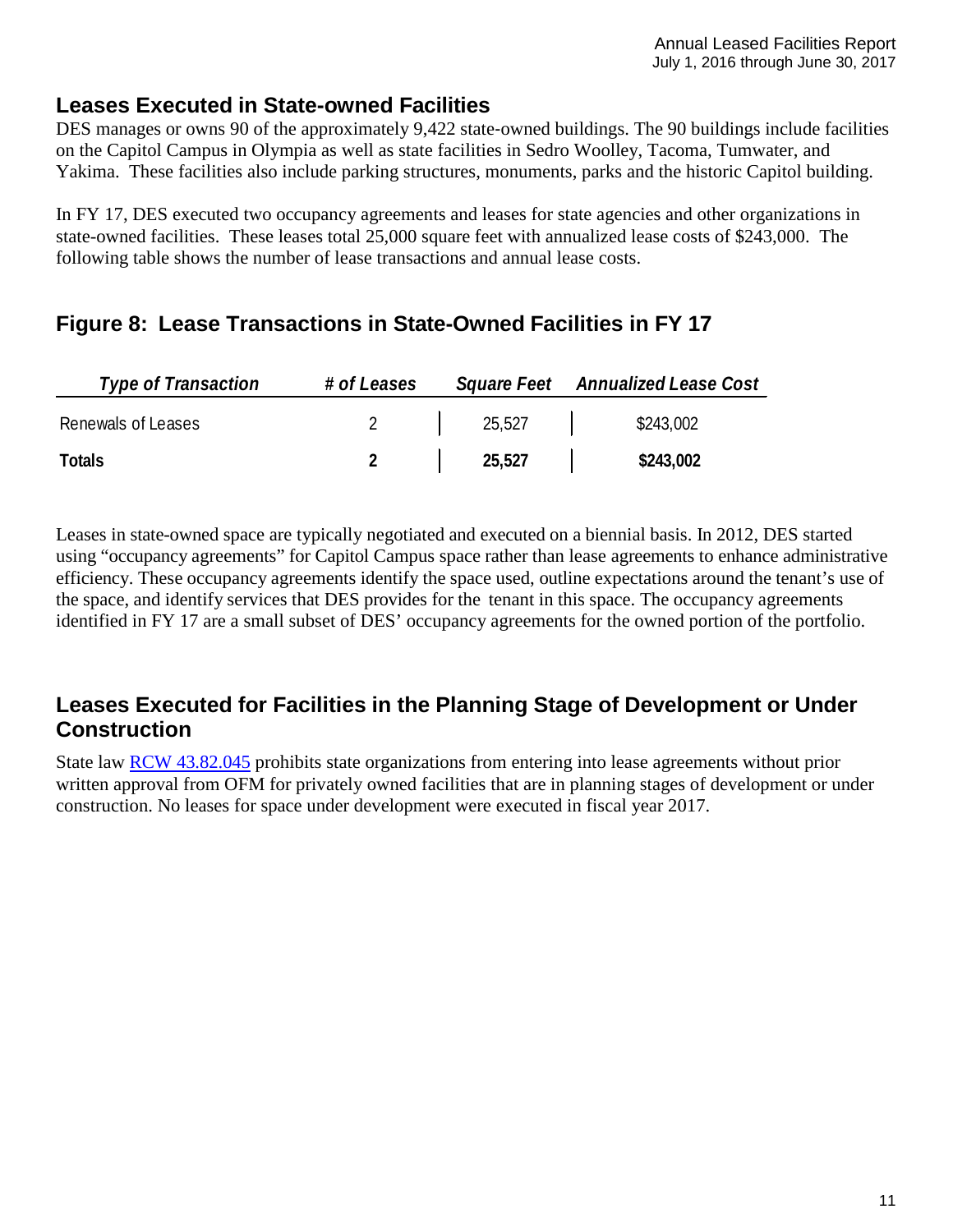# <span id="page-11-0"></span>**Report 2: Delegated Leases**

#### <span id="page-11-1"></span>**Background**

Under state law [RCW 43.82.010](http://apps.leg.wa.gov/rcw/default.aspx?cite=43.82.010) DES has authority to house state government. While there are some exceptions [RCW 43.82.010\(13\),](http://apps.leg.wa.gov/rcw/default.aspx?cite=43.82.010) this statute requires state agencies, boards, commissions, and educational institutions to use DES for real estate needs. The department may also delegate functions to any agency under terms and conditions deemed advisable. DES is required to submit an annual report to the Legislature regarding all delegated leases [RCW 43.82.010\(12\).](http://apps.leg.wa.gov/rcw/default.aspx?cite=43.82.010)

### <span id="page-11-2"></span>**Scope of Delegations of Authority**

State law allows DES to determine the terms and conditions of delegation of authority. Past practices limited delegation to negotiating and executing leases under defined circumstances, such as for emergency and temporary needs, or for storage. Over time, this practice expanded to permit state agencies, boards, commissions, and community and technical colleges to request a delegation of authority to:

- Negotiate and execute agreements to lease and/or rent offices, classrooms, and other facilities.
- Manage minor alterations to existing space.

The department has established specific parameters relating to the granting of delegations of authority that help ensure state entities only enter into low-risk leases (short duration and low dollar amount thresholds) that are specialized in nature.

DES determines what assistance and/or training, if any, is essential for the requesting agency to manage successfully the proposed delegated real estate transactions. The agency is required to meet specific criteria related to its capabilities and resources before being granted a delegation.

DES then issues a written approval with the terms, conditions, and responsibilities of the delegation (including reporting responsibilities) to the requesting agency for the delegation. A delegation is time-limited. If the agency seeks to renew its delegated lease as it approaches expiration, it must reapply for a delegation of authority for such a renewal. It is not automatic. The delegation will be reviewed for compliance, as well as to determine if the delegation continues to meet real estate leasing needs of the agency and the state.

All delegations are required to use the pre-approved Delegated State Rental Agreement for terms less than one year or the pre-approved Delegated Lease Agreement. Any exceptions to this requirement must be approved in advance by the assistant director for Real Estate Services or delegate and be approved as to form by the appropriate assistant attorney general.

If an agency fails to comply with the procedures, terms, and conditions described above, DES may revoke the delegation of authority. DES retains the right to assess, at any time, the integrity of each individual lease action and the capability of the agency involved to perform all aspects of its delegation activities.

#### <span id="page-11-3"></span>**Uses of Delegations of Authority**

Delegations include air monitoring sites, boat ramps, cellular sites, offices, parking lots, storage areas, and vacant land. In FY 17, the two largest users of delegated authority for leasing were the Department of Ecology and community and technical colleges. Out of 28 delegated leases for Ecology, 26 were air-monitoring sites. The six delegated leases for the nine community colleges included classrooms, office, and storage space. The miscellaneous category includes leases for a variety of state organizations, including the Washington State Lottery Commission, State Military Department, Everett Community College and the Department of Services for the Blind.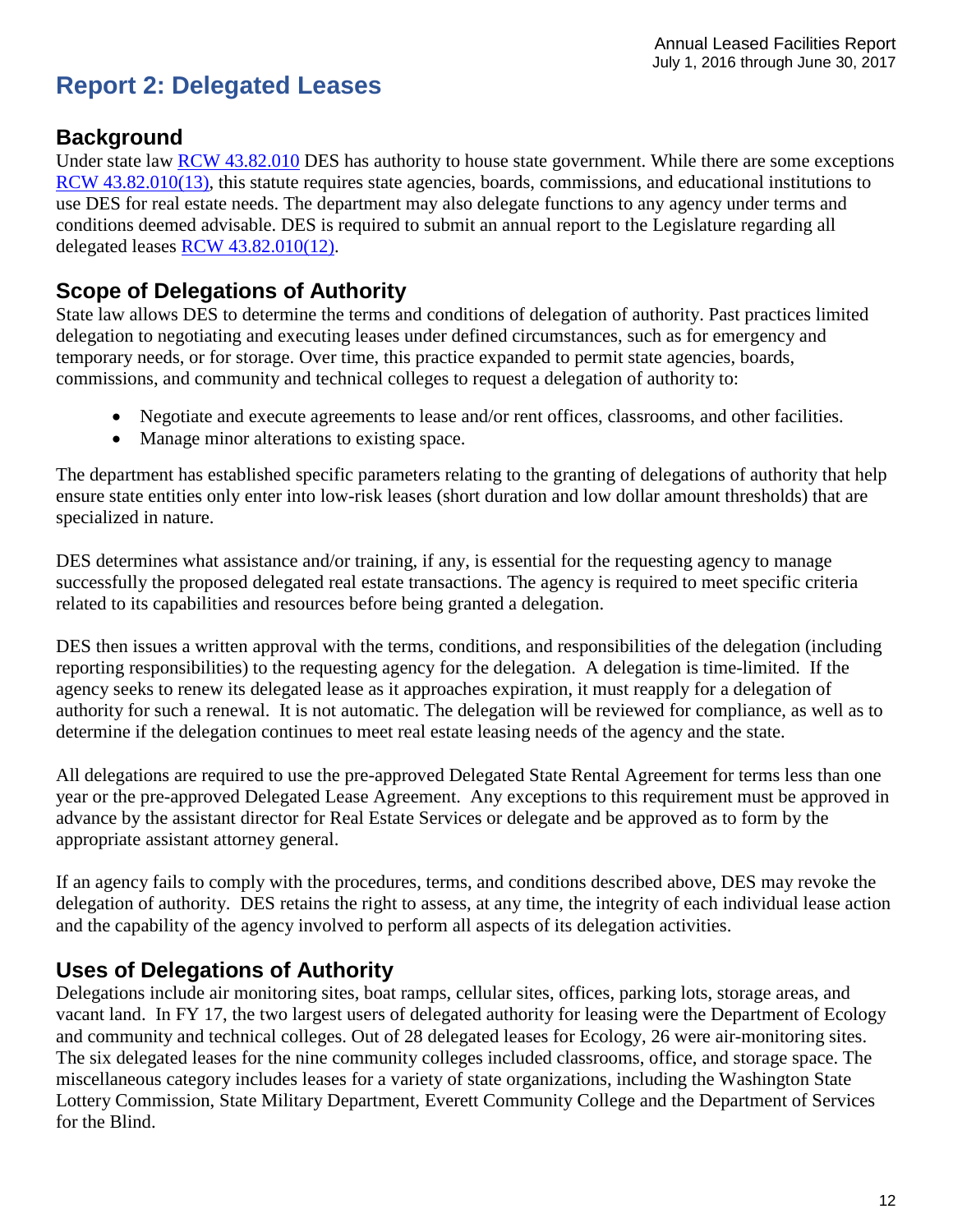## <span id="page-12-0"></span>**Leases Executed Under Delegations of Authority in FY 17**

In FY 17, DES granted 10 delegations for new leases and 52 delegations for renewals of leases. These 62 leases represented annualized costs of over \$833,000.

# <span id="page-12-1"></span>**Figure 9: Delegations of Authority**

|                    | # of Delegated |                    | Annualized  |                                                                                      |
|--------------------|----------------|--------------------|-------------|--------------------------------------------------------------------------------------|
| <b>Fiscal Year</b> | Leases         | <b>Square Feet</b> | Lease Cost  |                                                                                      |
| 2007               | 189            | 391,092            | \$7,530,035 |                                                                                      |
| 2008               | 159            | 92,475             | \$815,783   |                                                                                      |
| 2009               | 123            | 67,185             | \$880,346   |                                                                                      |
| 2010               | 89             | 95,616             | \$1,342,140 |                                                                                      |
| 2011               | 58             | 100,610            | \$1,021,844 |                                                                                      |
| 2012               | 64             | 95,233             | \$1,855,548 |                                                                                      |
| 2013               | 54             | 66,469             | \$1,048,295 |                                                                                      |
| 2014               | 61             | 45,567             | \$935,626   |                                                                                      |
| 2015               | 77             | 118,015            | \$1,141,879 |                                                                                      |
| 2016               | 31             | 73,656             | \$684,009   | 2016<br>2008<br>2014<br>2015<br>2009<br>2010<br>2013<br>2011<br>2012<br>2007<br>2017 |
| 2017               | 62             | 32,484             | \$833,866   |                                                                                      |

## <span id="page-12-2"></span>**Figure 10: Number of Delegated Leases by Agency in FY 17**

|    |                                      | # of Delegated | % of Total              |
|----|--------------------------------------|----------------|-------------------------|
|    | Agency                               | Leases         | <b>Delegated Leases</b> |
| 1. | Dept of Ecology                      | 28             | 45.16%                  |
| 2. | Colleges                             | 6              | 9.68%                   |
| 3. | Superintendent of Public Instruction | 5              | 8.06%                   |
| 4. | Dept of Transportation               | 4              | 6.45%                   |
| 5. | Dept of Commerce                     | 4              | 6.45%                   |
| 6. | <b>Others</b>                        | 15             | 24.19%                  |
|    | TOTALS                               | 62             |                         |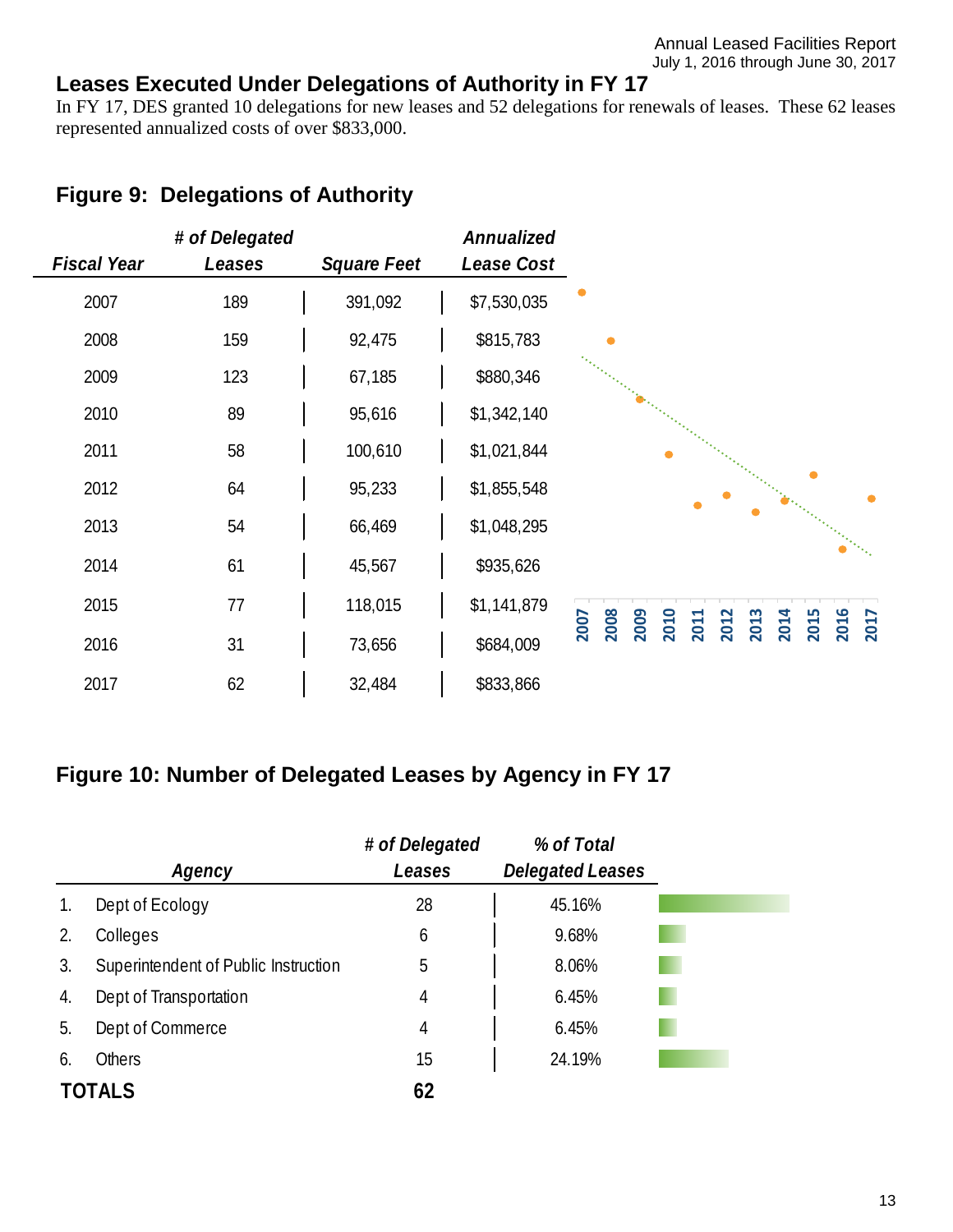|    |                      |             | % of Total |
|----|----------------------|-------------|------------|
|    | Type of Use          | # of Leases | Leases     |
| 1. | Air Monitoring       | 26          | 41.94%     |
| 2. | Office               | 15          | 24.19%     |
| 3. | Parking / Land       | 6           | 9.68%      |
| 4. | <b>Miscellaneous</b> | 5           | 8.06%      |
| 5. | Warehouse / Storage  | 5           | 8.06%      |
| 6. | Classroom            | 4           | 6.45%      |
| 7. | Aircraft Hangar      | 1           | 1.61%      |

# <span id="page-13-0"></span>**Figure 11: Number of Delegated Leases by Type of Use in FY 17**

# <span id="page-13-1"></span>**Figure 12: Duration of Delegated Leases**

| Fiscal Year | $% < 2$ Years | % 2-5 Years | $%$ > 5 Years |
|-------------|---------------|-------------|---------------|
| 2009        | 79.50%        | 20.50%      | 0.00%         |
| 2010        | 83.00%        | 17.00%      | 0.00%         |
| 2011        | 90.00%        | 10.00%      | 0.00%         |
| 2012        | 89.00%        | 11.00%      | 0.00%         |
| 2013        | 75.00%        | 25.00%      | 0.00%         |
| 2014        | 75.00%        | 25.00%      | 0.00%         |
| 2015        | 76.00%        | 21.30%      | 1.30%         |
| 2016        | 61.00%        | 39.00%      | 0.00%         |
| 2017        | 82.26%        | 16.13%      | 1.61%         |

J.

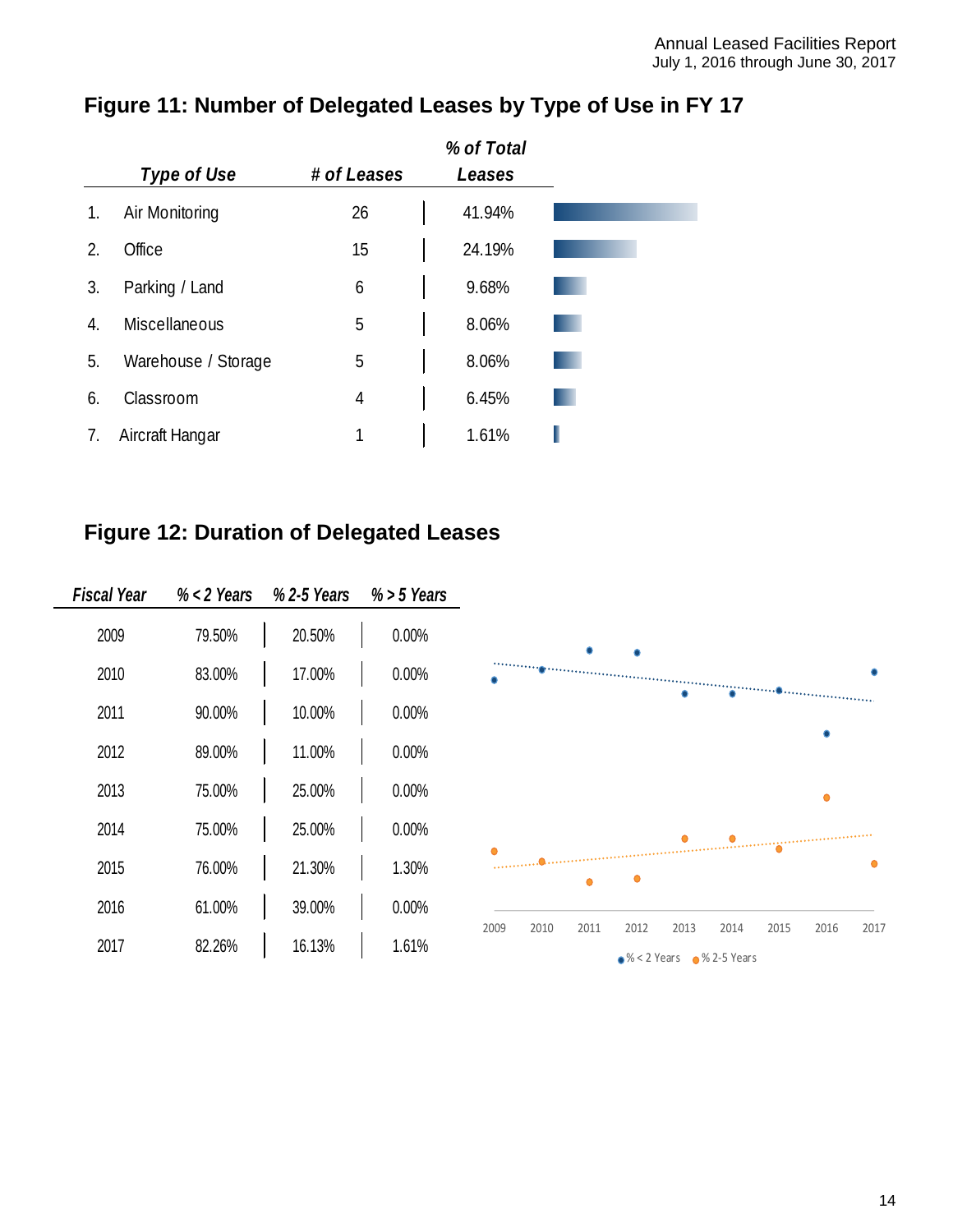# Appendix A: Lease Transactions Related to Privately Owned Facilities in FY 17

**Extensions:**

<span id="page-14-0"></span>

| Tenant                                | City              | <b>Start Date</b> | Stop<br>Date             | Use       | Square<br>Feet | Monthly<br><b>Base Rent</b> | <b>Net Effective</b><br><b>Annual Base</b><br>Rent | Net<br><b>Effective</b><br>Annual<br><b>Base</b><br>Rent/SF | White-<br>stone<br>OPEX/<br><b>SF</b> | Full<br>Service<br><b>Net</b><br><b>Effective</b><br>Rent/SF/<br>Year | Lease<br>Kind |
|---------------------------------------|-------------------|-------------------|--------------------------|-----------|----------------|-----------------------------|----------------------------------------------------|-------------------------------------------------------------|---------------------------------------|-----------------------------------------------------------------------|---------------|
| Community Colleges of Spokane         | Spokane<br>Valley | 06/30/2016        | 06/30/2019               | Classroom | 2,063          | \$1,779.34                  | \$21,352.08                                        | \$10.35                                                     | \$0.00                                | \$10.35                                                               | Extension     |
| Corrections, Dept. of                 | Goldendale        | 05/01/2017        | 10/31/2017               | Office    | 1,398          | \$1,776.63                  | \$21,319.56                                        | \$15.25                                                     | \$0.00                                | \$15.25                                                               | Extension     |
| Corrections, Dept. of                 | Kennewick         | 10/01/2016        | 03/31/2017               | Office    | 3,589          | \$4,785.33                  | \$57,423.96                                        | \$16.00                                                     | \$0.00                                | \$16.00                                                               | Extension     |
| Corrections, Dept. of                 | Kennewick         | 10/01/2016        | 03/31/2017               | Office    | 7,611          | \$10,148.00                 | \$121,776.00                                       | \$16.00                                                     | \$0.00                                | \$16.00                                                               | Extension     |
| Corrections, Dept. of                 | Yakima            | 07/01/2016        | 08/31/2016               | Office    | 2,576          | \$3,821.96                  | \$45,863.52                                        | \$17.80                                                     | \$0.00                                | \$17.80                                                               | Extension     |
| Employment Security, Dept. of         | Seattle           | 10/01/2016        | 09/30/2017               | Mixed Use | 2,994          | \$6,600.00                  | \$79,200.00                                        | \$26.45                                                     | \$0.00                                | \$26.45                                                               | Extension     |
| Employment Security, Dept. of         | Sunnyside         | 11/01/2016        | 01/31/2017               | Office    | 15,000         | \$15,500.00                 | \$186,000.00                                       | \$12.40                                                     | \$0.00                                | \$12.40                                                               | Extension     |
| Fish & Wildlife, Dept. of             | Ellensburg        | 07/01/2017        | 06/30/2018               | Office    | 7,200          | \$5,916.00                  | \$70,992.00                                        | \$9.86                                                      | \$0.00                                | \$9.86                                                                | Extension     |
| Gambling Commission, Washington State | Lacey             | 09/01/2017        | 11/30/2017               | Office    | 42,745         | \$58,988.10                 | \$707.857.20                                       | \$16.56                                                     | \$0.00                                | \$16.56                                                               | Extension     |
| Labor & Industries, Dept. of          | Port Angeles      | 05/01/2016        | 10/31/2017               | Office    | 4,918          | \$4,700.00                  | \$56,400.00                                        | \$11.47                                                     | \$0.00                                | \$11.47                                                               | Extension     |
| Public Defense, Office of             | Olympia           | 02/01/2017        | 06/30/2017               | Office    | 4,663          | \$7,110.00                  | \$85,320.00                                        | \$18.30                                                     | \$0.00                                | \$18.30                                                               | Extension     |
| Revenue, Dept. of                     | Vancouver         | 11/01/2016        | 12/31/2016               | Office    | 12,580         | \$15,725.00                 | \$188,700.00                                       | \$15.00                                                     | \$0.00                                | \$15.00                                                               | Extension     |
| Services for the Blind, Dept. of      | Lacey             | 10/01/2016        | 11/30/2017               | Office    | 3,826          | \$5,292.63                  | \$63,511.56                                        | \$16.60                                                     | \$0.00                                | \$16.60                                                               | Extension     |
| Social & Health Services, Dept. of    | Bellingham        | 07/01/2016        | 08/31/2016               | Mixed Use | 3,062          | \$4,600.00                  | \$55,200.00                                        | \$18.03                                                     | \$0.00                                | \$18.03                                                               | Extension     |
| Social & Health Services, Dept. of    | Everett           | 08/15/2016        | 08/14/2018               | Office    | $\Omega$       | \$0.00                      | \$0.00                                             | \$0.00                                                      | \$0.00                                | \$0.00                                                                | Extension     |
| Social & Health Services, Dept. of    | Everett           | 01/01/2017        | 12/31/2017               | Office    | 378            | \$381.15                    | \$4,573.80                                         | \$12.10                                                     | \$0.00                                | \$12.10                                                               | Extension     |
| Social & Health Services, Dept. of    | Kennewick         | 04/01/2017        | 03/31/2020               | Office    | 5,335          | \$7,780.21                  | \$93,362.52                                        | \$17.50                                                     | \$0.00                                | \$17.50                                                               | Extension     |
| Social & Health Services, Dept. of    | Kennewick         | 04/01/2017        | 03/31/2020               | Office    | 11,588         | \$16,899.17                 | \$202,790.04                                       | \$17.50                                                     | \$0.00                                | \$17.50                                                               | Extension     |
| Social & Health Services, Dept. of    | Puyallup          | 09/01/2016        | 05/31/2017               | Office    | 3,768          | \$7,000.00                  | \$84,000.00                                        | \$22.29                                                     | \$0.00                                | \$22.29                                                               | Extension     |
| Veterans' Affairs, Dept. of           | Olympia           | 09/01/2016        | 10/31/2016               | Office    | 24,024         | \$37,937.90                 | \$455,254.80                                       | \$18.95                                                     | \$0.00                                | \$18.95                                                               | Extension     |
|                                       |                   |                   | <b>Total Extensions:</b> | 159,318   | \$216,741.42   | \$2,600,897.04              |                                                    |                                                             |                                       |                                                                       |               |

| New Space:                                                      |              |                   |              |        |                |                             |                                                    |                                                      |                                |                                                                |               |
|-----------------------------------------------------------------|--------------|-------------------|--------------|--------|----------------|-----------------------------|----------------------------------------------------|------------------------------------------------------|--------------------------------|----------------------------------------------------------------|---------------|
| Tenant                                                          | City         | <b>Start Date</b> | Stop<br>Date | Use    | Square<br>Feet | Monthly<br><b>Base Rent</b> | <b>Net Effective</b><br><b>Annual Base</b><br>Rent | <b>Net</b><br>Effective<br>Annual<br>Base<br>Rent/SF | White-<br>stone<br>OPEX/<br>SF | Full<br>Service<br><b>Net</b><br>Effective<br>Rent/SF/<br>Year | Lease<br>Kind |
| Aging & Disabilities of Southwest<br>Washington, Area Agency on | White Salmon | 11/01/2016        | 06/30/2020   | Office | 294            | \$343.49                    | \$4,121.88                                         | \$14.02                                              | \$0.00                         | \$14.02                                                        | <b>New</b>    |
| Agriculture, Dept. of                                           | Chelan       | 06/01/2017        | 05/31/2018   | Office | 1,000          | \$950.00                    | \$11,400.00                                        | \$11.40                                              | \$0.00                         | \$11.40                                                        | <b>New</b>    |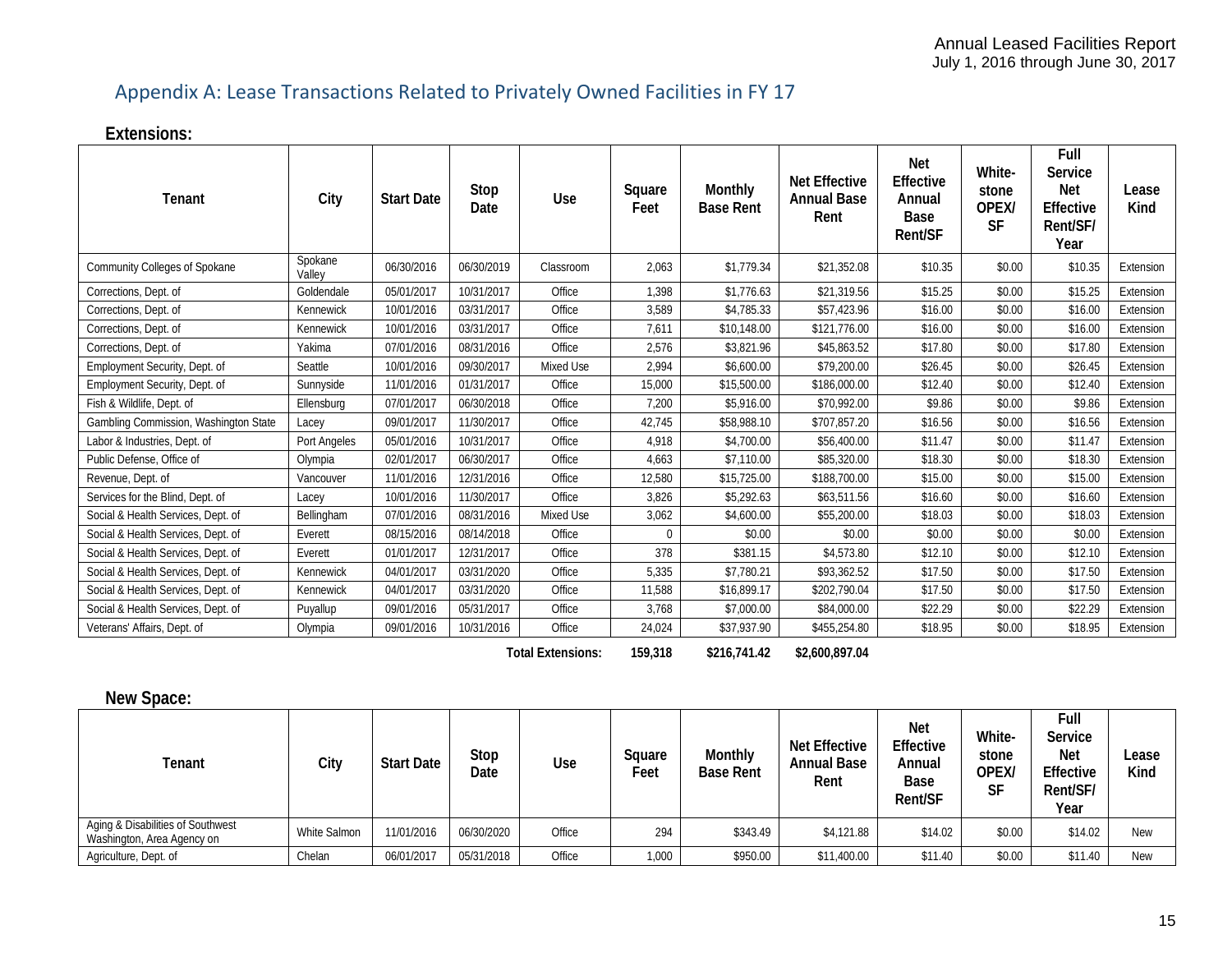<span id="page-15-1"></span><span id="page-15-0"></span>July 1, 2016 through June 30, 2017

| Tenant                                       | City         | <b>Start Date</b> | Stop<br>Date | Use         | Square<br>Feet | Monthly<br><b>Base Rent</b> | <b>Net Effective</b><br><b>Annual Base</b><br>Rent | Net<br>Effective<br>Annual<br>Base<br>Rent/SF | White-<br>stone<br>OPEX/<br><b>SF</b> | Full<br>Service<br>Net<br>Effective<br>Rent/SF/<br>Year | Lease<br>Kind |
|----------------------------------------------|--------------|-------------------|--------------|-------------|----------------|-----------------------------|----------------------------------------------------|-----------------------------------------------|---------------------------------------|---------------------------------------------------------|---------------|
| Agriculture, Dept. of                        | Richland     | 08/01/2016        | 07/31/2021   | Storage     | 170            | \$140.00                    | \$1,680.00                                         | \$9.88                                        | \$1.29                                | \$11.17                                                 | <b>New</b>    |
| Agriculture, Dept. of                        | Seattle      | 08/01/2016        | 11/30/2018   | Office      | 562            | \$1,405.00                  | \$16,860.00                                        | \$30.00                                       | \$0.00                                | \$30.00                                                 | <b>New</b>    |
| Arts Commission                              | Tumwater     | 12/01/2016        | 11/30/2021   | Warehouse   | 432            | \$383.33                    | \$4,599.96                                         | \$10.65                                       | \$0.00                                | \$10.65                                                 | <b>New</b>    |
| Auditor, Office of the State                 | Bellevue     | 03/01/2017        | 02/28/2022   | Office      | 1,434          | \$3,824.00                  | \$45,888.00                                        | \$32.00                                       | \$1.09                                | \$33.09                                                 | <b>New</b>    |
| Auditor, Office of the State                 | Mill Creek   | 12/01/2016        | 11/30/2024   | Office      | 2,462          | \$4,718.33                  | \$61,878.60                                        | \$25.13                                       | \$1.09                                | \$26.22                                                 | <b>New</b>    |
| Community & Technical Colleges, Board<br>for | Olympia      | 12/01/2016        | 11/30/2017   | Parking     | $\Omega$       | \$1,000.00                  | \$12,000.00                                        | \$0.00                                        | \$0.00                                | \$0.00                                                  | <b>New</b>    |
| Corrections, Dept. of                        | Clarkston    | 10/1/2016         | 09/30/2021   | Office      | 3,648          | \$5,215.00                  | \$62,580.00                                        | \$17.15                                       | \$2.67                                | \$19.82                                                 | <b>New</b>    |
| Corrections, Dept. of                        | Colville     | 09/01/2016        | 08/31/2026   | Office      | 2,424          | \$4,242.00                  | \$52,176.60                                        | \$21.53                                       | \$1.27                                | \$22.80                                                 | <b>New</b>    |
| Corrections, Dept. of                        | Kennewick    | 11/01/2016        | 10/31/2021   | Office      | 3,589          | \$4,785.33                  | \$57,423.96                                        | \$16.00                                       | \$2.39                                | \$18.39                                                 | <b>New</b>    |
| Corrections, Dept. of                        | Mount Vernon | 03/01/2017        | 2/28/2027    | Office      | 6,027          | \$12,089.16                 | \$148,686.12                                       | \$24.67                                       | \$2.13                                | \$26.80                                                 | <b>New</b>    |
| Corrections, Dept. of                        | Olympia      | 05/01/2017        | 07/31/2017   | Warehouse   | 10,500         | \$4,935.00                  | \$59,220.00                                        | \$5.64                                        | \$0.00                                | \$5.64                                                  | <b>New</b>    |
| Corrections, Dept. of                        | Puyallup     | 09/01/2016        | 08/31/2026   | Office      | 5,436          | \$10,872.00                 | \$130,464.00                                       | \$24.00                                       | \$1.04                                | \$25.04                                                 | <b>New</b>    |
| Corrections, Dept. of                        | Yakima       | 09/01/2016        | 08/31/2026   | Office      | 10,694         | \$17,001.52                 | \$205,964.71                                       | \$19.26                                       | \$2.64                                | \$21.90                                                 | <b>New</b>    |
| Early Learning, Dept. of                     | Bellevue     | 07/01/2016        | 06/30/2021   | Office      | 4,174          | \$4,860.21                  | \$112,756.76                                       | \$27.01                                       | \$2.64                                | \$29.65                                                 | <b>New</b>    |
| Ecology, Dept. of                            | Vancouver    | 04/01/2017        | 03/31/2027   | Office      | 6,147          | \$12,501.33                 | \$147,515.69                                       | \$24.00                                       | \$2.45                                | \$26.45                                                 | <b>New</b>    |
| <b>Edmonds Community College</b>             | Lynnwood     | 09/01/2016        | 08/31/2019   | Residential | 17,995         | \$24,500.00                 | \$301,800.00                                       | \$16.77                                       | \$1.04                                | \$17.81                                                 | <b>New</b>    |
| Education Ombudsman, Office of the           | Seattle      | 05/01/2017        | 04/30/2018   | Office      | 297            | \$1,190.00                  | \$14,280.00                                        | \$48.08                                       | \$0.00                                | \$48.08                                                 | <b>New</b>    |
| Employment Security, Dept. of                | Union Gap    | 09/01/2016        | 08/31/2021   | Office      | 10,000         | \$18,291.67                 | \$232,499.00                                       | \$23.25                                       | \$1.27                                | \$24.52                                                 | <b>New</b>    |
| Enterprise Services, Dept. of                | Medical Lake | 06/19/2017        | 06/30/2019   | Office      | 252            | \$250.00                    | \$3,000.00                                         | \$11.90                                       | \$0.00                                | \$11.90                                                 | <b>New</b>    |
| Enterprise Services, Dept. of                | Olympia      | 02/01/2017        | 07/31/2017   | Warehouse   | 20,956         | \$9,849.00                  | \$118,188.00                                       | \$5.64                                        | \$2.72                                | \$8.36                                                  | <b>New</b>    |
| Health, Dept. of                             | Tumwater     | 12/01/2016        | 11/30/2021   | Warehouse   | 3,750          | \$2,250.00                  | \$27,000.00                                        | \$7.20                                        | \$1.60                                | \$8.80                                                  | <b>New</b>    |
| Health, Dept. of                             | Union Gap    | 09/01/2016        | 08/31/2021   | Office      | 151            | \$358.98                    | \$4,307.76                                         | \$28.53                                       | \$1.27                                | \$29.80                                                 | <b>New</b>    |
| Licensing, Dept. of 4                        | Lacey        | 02/13/2017        | 10/31/2017   | Office      | 17,228         | \$10,572.80                 | \$232,969.92                                       | \$13.52                                       | \$2.72                                | \$16.24                                                 | <b>New</b>    |
| Licensing, Dept. of                          | Spokane      | 09/01/2016        | 08/31/2026   | Office      | 8,120          | \$15,502.43                 | \$195,326.58                                       | \$24.05                                       | \$2.67                                | \$26.72                                                 | <b>New</b>    |
| Licensing, Dept. of                          | Sunnyside    | 12/01/2016        | 11/30/2021   | Office      | 4,165          | \$5,077.00                  | \$60,924.00                                        | \$14.63                                       | \$2.37                                | \$17.00                                                 | <b>New</b>    |
| Licensing, Dept. of 5                        | Tumwater     | 02/01/2017        | 01/31/2018   | Office      | 14,028         | \$25,425.75                 | \$305,109.00                                       | \$21.75                                       | \$2.72                                | \$24.47                                                 | <b>New</b>    |
| Licensing, Dept. of                          | White Salmon | 07/01/2016        | 06/30/2021   | Office      | 689            | \$804.98                    | \$10,114.50                                        | \$14.68                                       | \$0.00                                | \$14.68                                                 | <b>New</b>    |
| Revenue, Dept. of                            | Tumwater     | 12/01/2016        | 11/30/2026   | Office      | 57,536         | \$114,544.60                | \$1,439,259.60                                     | \$25.01                                       | \$0.00                                | \$25.01                                                 | <b>New</b>    |
| Social & Health Services, Dept. of           | Bellingham   | 10/01/2016        | 09/30/2021   | Office      | 5,527          | \$9,902.54                  | \$114,869.46                                       | \$20.78                                       | \$1.09                                | \$21.87                                                 | <b>New</b>    |
| Social & Health Services, Dept. of           | Bremerton    | 01/01/2017        | 12/31/2019   | Office      | 505            | \$841.67                    | \$10,100.04                                        | \$20.00                                       | \$0.00                                | \$20.00                                                 | <b>New</b>    |
| Social & Health Services, Dept. of           | Federal Way  | 07/01/2016        | 06/30/2026   | Office      | 19,598         | \$29,315.34                 | \$365,992.62                                       | \$18.67                                       | \$3.69                                | \$22.36                                                 | <b>New</b>    |
| Social & Health Services, Dept. of           | Kennewick    | 07/01/2016        | 6/30/2018    | Office      | 874            | \$1,080.85                  | \$13,166.82                                        | \$15.07                                       | \$0.00                                | \$15.07                                                 | <b>New</b>    |
| Social & Health Services, Dept. of           | Lacey        | 06/01/2017        | 05/31/2022   | Office      | 11,483         | \$14,353.75                 | \$172,245.00                                       | \$15.00                                       | \$0.00                                | \$15.00                                                 | <b>New</b>    |
| Social & Health Services, Dept. of           | Lacey        | 07/01/2016        | 06/30/2026   | Office      | 16,783         | \$23,076.63                 | \$276,919.56                                       | \$16.50                                       | \$2.72                                | \$19.22                                                 | <b>New</b>    |

 <sup>4</sup> This is a temporary relocation because the existing building is being renovated

<sup>&</sup>lt;sup>5</sup> This is a temporary relocation because the existing building is being renovated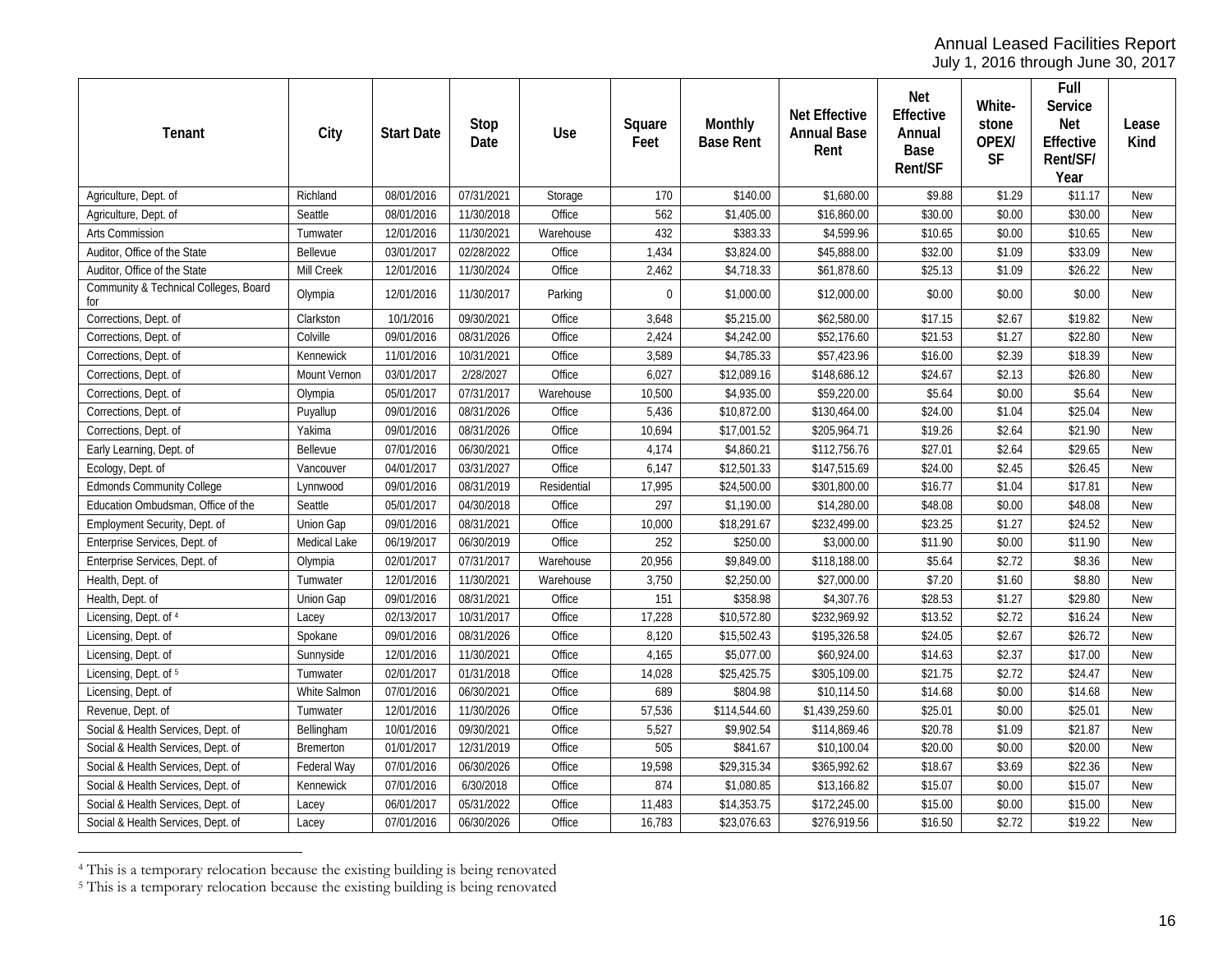July 1, 2016 through June 30, 2017

| Tenant                             | City     | <b>Start Date</b> | Stop<br>Date | <b>Use</b> | Square<br>Feet | Monthly<br><b>Base Rent</b> | Net Effective<br><b>Annual Base</b><br>Rent | Net<br>Effective<br>Annual<br>Base<br>Rent/SF | White-<br>stone<br>OPEX/<br><b>SF</b> | Full<br>Service<br><b>Net</b><br>Effective<br>Rent/SF/<br>Year | Lease<br>Kind |
|------------------------------------|----------|-------------------|--------------|------------|----------------|-----------------------------|---------------------------------------------|-----------------------------------------------|---------------------------------------|----------------------------------------------------------------|---------------|
| Social & Health Services, Dept. of | Puyallup | 04/01/2017        | 01/31/2027   | Office     | 24,552         | \$45,012.00                 | \$564,487.93                                | \$22.99                                       | \$2.90                                | \$25.89                                                        | New           |
| Social & Health Services, Dept. of | Spokane  | 07/01/2016        | 11/30/2019   | Office     | 220            | \$389.03                    | \$4,875.72                                  | \$22.16                                       | \$1.10                                | \$23.26                                                        | New           |
| Social & Health Services, Dept. of | Tacoma   | 02/21/2017        | 03/31/2021   | Office     | 3,237          | \$1,305.44                  | \$58,682.89                                 | \$18.13                                       | \$0.00                                | \$18.13                                                        | New           |
| Social & Health Services, Dept. of | Tumwater | 05/01/2017        | 04/30/2022   | Office     | 9.199          | \$14,488.43                 | \$173,861.16                                | \$18.90                                       | \$2.72                                | \$21.62                                                        | New           |
| State Health Care Authority        | Tumwater | 10/01/2016        | 09/30/2021   | Warehouse  | 10,408         | \$3,982.00                  | \$47,784.00                                 | \$4.59                                        | \$2.72                                | \$7.31                                                         | New           |
| Transportation, Dept. of           | Spokane  | 10/15/2016        | 03/31/2017   | Warehouse  | 6,000          | \$2,548.00                  | \$30,576.00                                 | \$5.10                                        | \$0.00                                | \$5.10                                                         | New           |
|                                    |          |                   |              |            |                |                             |                                             |                                               |                                       |                                                                |               |

**Total New: 318,381 \$459,101.59 \$5,852,631.85**

#### **Renewals:**

| Tenant                                       | City             | <b>Start Date</b> | Stop<br>Date | Use          | Square<br>Feet | Monthly<br><b>Base Rent</b> | <b>Net Effective</b><br><b>Annual Base</b><br>Rent | Net<br>Effective<br>Annual<br><b>Base</b><br><b>Rent/SF</b> | White-<br>stone<br>OPEX/<br><b>SF</b> | Full<br>Service<br><b>Net</b><br>Effective<br>Rent/SF/<br>Year | Lease<br>Kind |
|----------------------------------------------|------------------|-------------------|--------------|--------------|----------------|-----------------------------|----------------------------------------------------|-------------------------------------------------------------|---------------------------------------|----------------------------------------------------------------|---------------|
| Agriculture, Dept. of                        | Chehalis         | 01/01/2017        | 12/31/2017   | Office       | 200            | \$550.00                    | \$6,600.00                                         | \$33.00                                                     | \$0.00                                | \$33.00                                                        | Renewal       |
| Agriculture, Dept. of                        | Quincy           | 09/01/2016        | 08/31/2021   | Office       | 1,125          | \$1,474.65                  | \$17,908.15                                        | \$15.92                                                     | \$1.27                                | \$17.19                                                        | Renewal       |
| Attorney General, Office of                  | Everett          | 08/01/2016        | 07/31/2021   | Office       | 14,433         | \$25,257.75                 | \$303,093.00                                       | \$21.00                                                     | \$1.09                                | \$22.09                                                        | Renewal       |
| Attorney General, Office of                  | Port Orchard     | 04/01/2017        | 03/31/2019   | Office       | 100            | \$250.00                    | \$3,000.00                                         | \$30.00                                                     | \$0.00                                | \$30.00                                                        | Renewal       |
| Auditor, Office of the State                 | Yakima           | 10/01/2016        | 09/30/2021   | Office       | 1,541          | \$2,034.12                  | \$24,409.44                                        | \$15.84                                                     | \$0.00                                | \$15.84                                                        | Renewal       |
| <b>Career Path Services</b>                  | Kent             | 09/01/2016        | 08/31/2021   | Office       | 351            | \$664.27                    | \$7,971.24                                         | \$22.71                                                     | \$0.00                                | \$22.71                                                        | Renewal       |
| <b>Catholic Community Services</b>           | Bellevue         | 07/01/2016        | 06/30/2021   | Office       | 198            | \$230.51                    | \$5,347.72                                         | \$27.01                                                     | \$0.00                                | \$27.01                                                        | Renewal       |
| <b>Catholic Community Services</b>           | Kent             | 09/01/2016        | 08/31/2021   | Office       | 154            | \$291.45                    | \$3,497.40                                         | \$22.71                                                     | \$0.00                                | \$22.71                                                        | Renewal       |
| <b>Central Washington University</b>         | Yakima           | 03/01/2017        | 02/28/2021   | Office       | 1,055          | \$1,150.00                  | \$13,800.00                                        | \$13.08                                                     | \$2.64                                | \$15.72                                                        | Renewal       |
| Central Washington University                | Yakima           | 01/01/2017        | 12/31/2020   | Classroom    | 2,308          | \$1,913.37                  | \$22,960.44                                        | \$9.95                                                      | \$2.64                                | \$12.59                                                        | Renewal       |
| Community & Technical Colleges, Board<br>for | Olympia          | 10/01/2016        | 09/30/2021   | Office       | 39,757         | \$62,120.31                 | \$745,443.72                                       | \$18.75                                                     | \$2.72                                | \$21.47                                                        | Renewal       |
| Corrections, Dept. of                        | Bellevue         | 04/01/2017        | 03/31/2022   | Office       | 3,275          | \$6,550.00                  | \$78,600.00                                        | \$24.00                                                     | \$0.00                                | \$24.00                                                        | Renewal       |
| Corrections, Dept. of                        | <b>Bremerton</b> | 05/01/2017        | 04/30/2022   | Office       | 5,857          | \$9,702.64                  | \$116,431.68                                       | \$19.88                                                     | \$1.09                                | \$20.97                                                        | Renewal       |
| Corrections, Dept. of                        | Burien           | 04/01/2017        | 03/31/2022   | Office       | 6,835          | \$13,100.00                 | \$157,200.00                                       | \$23.00                                                     | \$0.00                                | \$23.00                                                        | Renewal       |
| Corrections, Dept. of                        | Clallam Bay      | 07/01/2016        | 06/30/2021   | Office       | 1,760          | \$1,690.00                  | \$20,280.00                                        | \$11.52                                                     | \$1.19                                | \$12.71                                                        | Renewal       |
| Corrections, Dept. of                        | Kennewick        | 11/01/2016        | 10/31/2021   | Office       | 7,611          | \$10,148.00                 | \$121,776.00                                       | \$16.00                                                     | \$2.39                                | \$18.39                                                        | Renewal       |
| Corrections, Dept. of                        | Lacey            | 02/01/2017        | 01/31/2022   | Office       | 18,816         | \$28,090.00                 | \$337,080.00                                       | \$17.91                                                     | \$2.72                                | \$20.63                                                        | Renewal       |
| Corrections, Dept. of                        | Monroe           | 03/01/2017        | 2/28/2022    | Broadcasting | 27,787.40      | \$2,057.25                  | \$24,687.00                                        | \$0.89                                                      | \$0.00                                | \$0.89                                                         | Renewal       |
| Corrections, Dept. of                        | Moses Lake       | 07/01/2016        | 06/30/2021   | Office       | 4,057          | \$5,924.80                  | \$71,097.60                                        | \$17.52                                                     | \$2.67                                | \$20.19                                                        | Renewal       |
| Corrections, Dept. of                        | Olympia          | 07/01/2016        | 06/30/2021   | Office       | 5,150          | \$8,427.79                  | \$101,133.48                                       | \$19.64                                                     | \$2.72                                | \$22.36                                                        | Renewal       |
| Corrections, Dept. of                        | Seattle          | 02/01/2017        | 01/31/2022   | Office       | 1,641          | \$2,732.90                  | \$32,794.80                                        | \$19.98                                                     | \$1.36                                | \$21.34                                                        | Renewal       |
| Corrections, Dept. of                        | Sunnyside        | 01/01/2017        | 12/31/2021   | Office       | 2,500          | \$2,395.00                  | \$28,740.00                                        | \$11.50                                                     | \$2.37                                | \$13.87                                                        | Renewal       |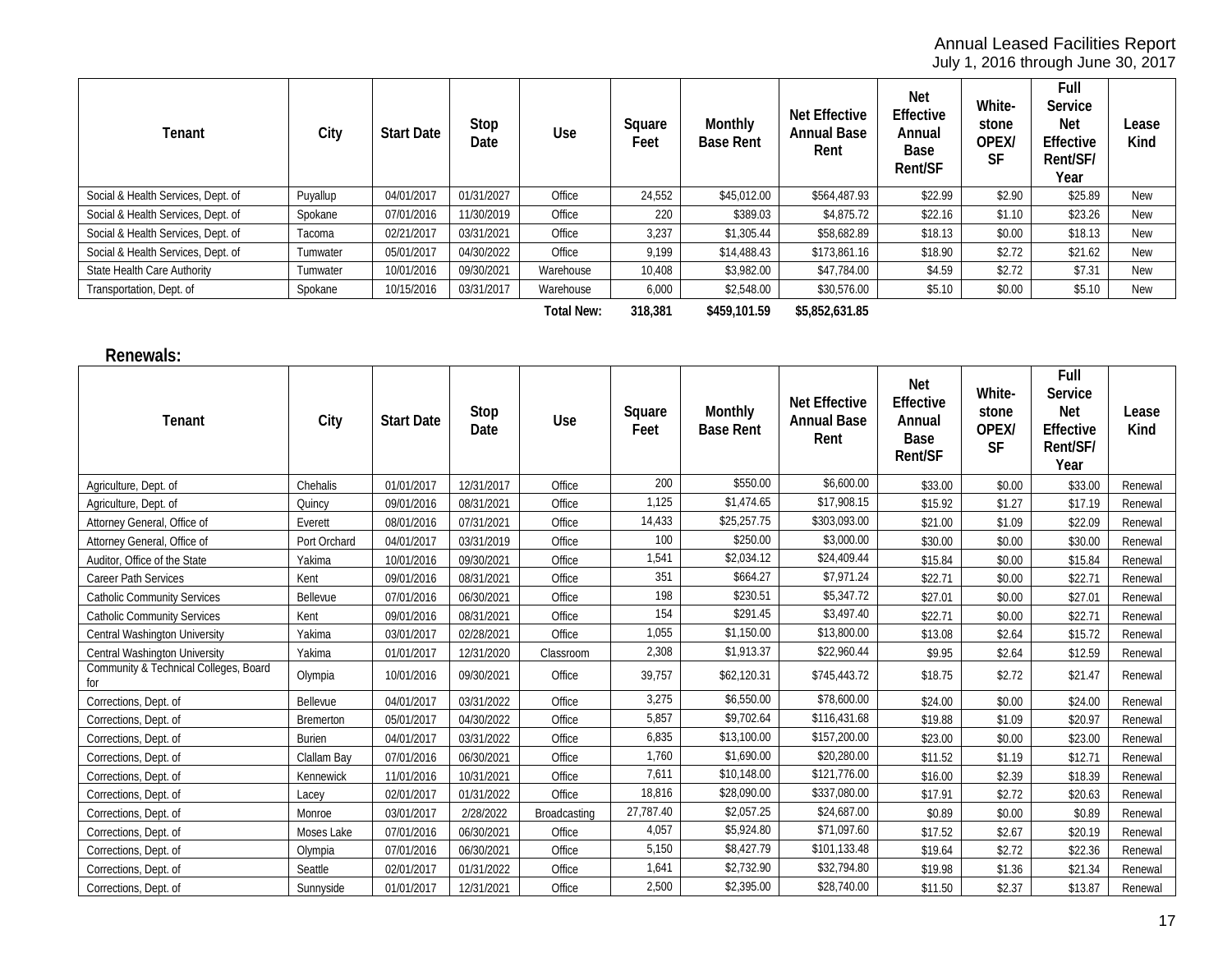July 1, 2016 through June 30, 2017

| Tenant                                                | City              | <b>Start Date</b> | Stop<br>Date | <b>Use</b>    | Square<br>Feet | <b>Monthly</b><br><b>Base Rent</b> | <b>Net Effective</b><br><b>Annual Base</b><br>Rent | Net<br>Effective<br>Annual<br>Base<br>Rent/SF | White-<br>stone<br>OPEX/<br>SF | Full<br>Service<br>Net<br>Effective<br>Rent/SF/<br>Year | Lease<br>Kind |
|-------------------------------------------------------|-------------------|-------------------|--------------|---------------|----------------|------------------------------------|----------------------------------------------------|-----------------------------------------------|--------------------------------|---------------------------------------------------------|---------------|
| Corrections, Dept. of                                 | Vancouver         | 01/01/2017        | 12/31/2021   | Office        | 8,347          | \$12,694.00                        | \$152,328.00                                       | \$18.25                                       | \$2.45                         | \$20.70                                                 | Renewal       |
| Corrections, Dept. of                                 | Wenatchee         | 12/01/2016        | 11/30/2021   | Office        | 4,568          | \$7,291.00                         | \$87,492.00                                        | \$19.15                                       | \$2.37                         | \$21.52                                                 | Renewal       |
| Courts, Administrative Office of the                  | Seattle           | 09/01/2016        | 08/31/2021   | Courthouse    | 28,535         | \$94,641.37                        | \$1,169,935.70                                     | \$41.00                                       | \$0.00                         | \$41.00                                                 | Renewal       |
| Early Learning, Dept. of                              | Pasco             | 01/01/2017        | 12/31/2021   | Office        | 2.099          | \$2,317.65                         | \$27,811.80                                        | \$13.25                                       | \$0.00                         | \$13.25                                                 | Renewal       |
| Early Learning, Dept. of                              | Silverdale        | 06/01/2017        | 05/31/2018   | Office        | 282            | \$528.83                           | \$6,345.96                                         | \$22.50                                       | \$0.00                         | \$22.50                                                 | Renewal       |
| Early Learning, Dept. of                              | Spokane           | 12/01/2016        | 11/30/2021   | Office        | 3,452          | \$4,886.91                         | \$58,642.92                                        | \$16.99                                       | \$0.00                         | \$16.99                                                 | Renewal       |
| Early Learning, Dept. of                              | Yakima            | 12/01/2016        | 11/30/2021   | Office        | 2,772          | \$3,301.49                         | \$39,617.88                                        | \$14.29                                       | \$0.00                         | \$14.29                                                 | Renewal       |
| Eastern Washington University                         | Spokane           | 10/01/2016        | 09/30/2021   | Communication | $\mathbf 0$    | \$1,894.58                         | \$22,734.96                                        | \$0.00                                        | \$1.10                         | \$0.00                                                  | Renewal       |
| Ecology, Dept. of                                     | Bellevue          | 07/01/2016        | 06/30/2021   | Office        | 60,423         | \$135,960.00                       | \$1,631,520.00                                     | \$27.00                                       | \$2.64                         | \$29.64                                                 | Renewal       |
| Edmonds Community College - 13<br>furnished townhomes | Lynnwood          | 07/01/2016        | 06/30/2019   | Residential   | $\mathbf 0$    | \$29,150.00                        | \$357,600.00                                       | \$0.00                                        | \$1.04                         | \$0.00                                                  | Renewal       |
| Employment Security, Dept. of                         | Bellingham        | 07/01/2016        | 6/30/2021    | Office        | 3,089          | \$6,499.77                         | \$77,997.24                                        | \$25.25                                       | \$0.00                         | \$25.25                                                 | Renewal       |
| Employment Security, Dept. of                         | Goldendale        | 11/01/2016        | 10/31/2021   | Office        | 1,941          | \$1,600.00                         | \$19,200.00                                        | \$9.89                                        | \$2.50                         | \$12.39                                                 | Renewal       |
| Employment Security, Dept. of                         | Lacey             | 07/01/2016        | 06/30/2019   | Office        | 70,449         | \$113,892.55                       | \$1,006,710.60                                     | \$14.29                                       | \$0.00                         | \$14.29                                                 | Renewal       |
| Employment Security, Dept. of                         | Moses Lake        | 05/01/2017        | 04/30/2022   | Office        | 7,015          | \$10,838.00                        | \$130,056.00                                       | \$18.54                                       | \$0.00                         | \$18.54                                                 | Renewal       |
| Employment Security, Dept. of                         | Mount Vernon      | 07/01/2016        | 06/30/2021   | Office        | 7,930          | \$11,835.53                        | \$142,026.36                                       | \$17.91                                       | \$2.13                         | \$20.04                                                 | Renewal       |
| Employment Security, Dept. of                         | Seattle           | 07/01/2016        | 06/30/2021   | Office        | 13,500         | \$24,468.75                        | \$293,625.00                                       | \$21.75                                       | \$3.69                         | \$25.44                                                 | Renewal       |
| Employment Security, Dept. of                         | Sunnyside         | 02/01/2017        | 01/31/2022   | Office        | 8,514          | \$15,500.00                        | \$146,801.10                                       | \$17.24                                       | \$0.00                         | \$17.24                                                 | Renewal       |
| Employment Security, Dept. of                         | White Salmon      | 08/01/2016        | 07/31/2021   | Office        | 2,505          | \$2,926.68                         | \$35,120.16                                        | \$14.02                                       | \$1.27                         | \$15.29                                                 | Renewal       |
| Enterprise Services, Dept. of                         | Olympia           | 01/01/2017        | 12/31/2021   | Office        | 2,765          | \$4,788.00                         | \$57,456.00                                        | \$20.78                                       | \$1.12                         | \$21.90                                                 | Renewal       |
| Enterprise Services, Dept. of                         | Olympia           | 11/01/2016        | 10/31/2021   | Office        | 41,942         | \$30,338.05                        | \$364,056.60                                       | \$8.68                                        | \$2.72                         | \$11.40                                                 | Renewal       |
| Enterprise Services, Dept. of                         | Tumwater          | 03/18/2017        | 03/17/2018   | Parking       | $\theta$       | \$4,000.00                         | \$48,000.00                                        | \$0.00                                        | \$0.00                         | \$0.00                                                  | Renewal       |
| Enterprise Services, Dept. of                         | Tumwater          | 11/01/2016        | 10/31/2021   | Warehouse     | 56,550         | \$19,397.00                        | \$239,744.40                                       | \$4.24                                        | \$2.72                         | \$6.96                                                  | Renewal       |
| Financial Institutions, Dept. of                      | Seattle           | 03/01/2017        | 02/28/2022   | Office        | 3,159          | \$7,731.00                         | \$95,234.40                                        | \$30.15                                       | \$0.00                         | \$30.15                                                 | Renewal       |
| Firefighters/Reserve Officers Volunteer<br>Board      | Olympia           | 08/01/2016        | 07/31/2021   | Office        | 1,402          | \$1,577.25                         | \$18,927.00                                        | \$13.50                                       | \$1.05                         | \$14.55                                                 | Renewal       |
| Fish & Wildlife, Dept. of                             | Kelso             | 09/01/2016        | 08/31/2021   | Office        | 1,275          | \$1,100.00                         | \$14,040.00                                        | \$11.01                                       | \$2.13                         | \$13.14                                                 | Renewal       |
| Fish & Wildlife, Dept. of                             | <b>Mill Creek</b> | 05/01/2017        | 04/30/2022   | Office        | 3,964          | \$6,677.00                         | \$80,124.00                                        | \$20.21                                       | \$2.13                         | \$22.34                                                 | Renewal       |
| Governor, Office of the                               | Tukwila           | 03/01/2017        | 02/28/2022   | Office        | 1,781          | \$3,636.21                         | \$43,634.52                                        | \$24.50                                       | \$0.00                         | \$24.50                                                 | Renewal       |
| Health, Dept. of                                      | Richland          | 09/01/2016        | 08/31/2021   | Office        | 4,709          | \$7,703.14                         | \$95,263.10                                        | \$20.23                                       | \$1.29                         | \$21.52                                                 | Renewal       |
| Health, Dept. of                                      | Tumwater          | 07/01/2016        | 06/30/2021   | Office        | 48,976         | \$88,769.00                        | \$1,052,830.96                                     | \$21.50                                       | \$2.72                         | \$24.22                                                 | Renewal       |
| Horse Racing Commission                               | Lacey             | 09/01/2016        | 08/31/2021   | Office        | 2,093          | \$2,500.00                         | \$30,000.00                                        | \$14.33                                       | \$1.12                         | \$15.45                                                 | Renewal       |
| Human Rights Commission                               | Spokane           | 08/01/2016        | 07/31/2021   | Office        | 2,315          | \$3,713.65                         | \$43,078.34                                        | \$18.61                                       | \$0.00                         | \$18.61                                                 | Renewal       |
| Institute for Public Policy                           | Olympia           | 01/01/2017        | 12/31/2021   | Office        | 7,318          | \$10,300.41                        | \$123,604.92                                       | \$16.89                                       | \$0.00                         | \$16.89                                                 | Renewal       |
| Insurance Commissioner, Office of the                 | Tumwater          | 01/01/2017        | 12/31/2021   | Warehouse     | 3,459          | \$1,861.12                         | \$22,333.44                                        | \$6.46                                        | \$2.72                         | \$9.18                                                  | Renewal       |
| Insurance Commissioner, Office of the                 | Tumwater          | 05/01/2017        | 04/30/2022   | Office        | 46,080         | \$70,694.40                        | \$848,332.80                                       | \$18.41                                       | \$2.72                         | \$21.13                                                 | Renewal       |
| Labor & Industries, Dept. of                          | Moses Lake        | 05/01/2017        | 04/30/2022   | Office        | 9,274          | \$14,941.00                        | \$179,292.00                                       | \$19.33                                       | \$2.67                         | \$22.00                                                 | Renewal       |
| Labor & Industries, Dept. of                          | Pullman           | 09/01/2016        | 08/31/2021   | Office        | 1,395          | \$1,819.99                         | \$21,839.88                                        | \$15.66                                       | \$2.37                         | \$18.03                                                 | Renewal       |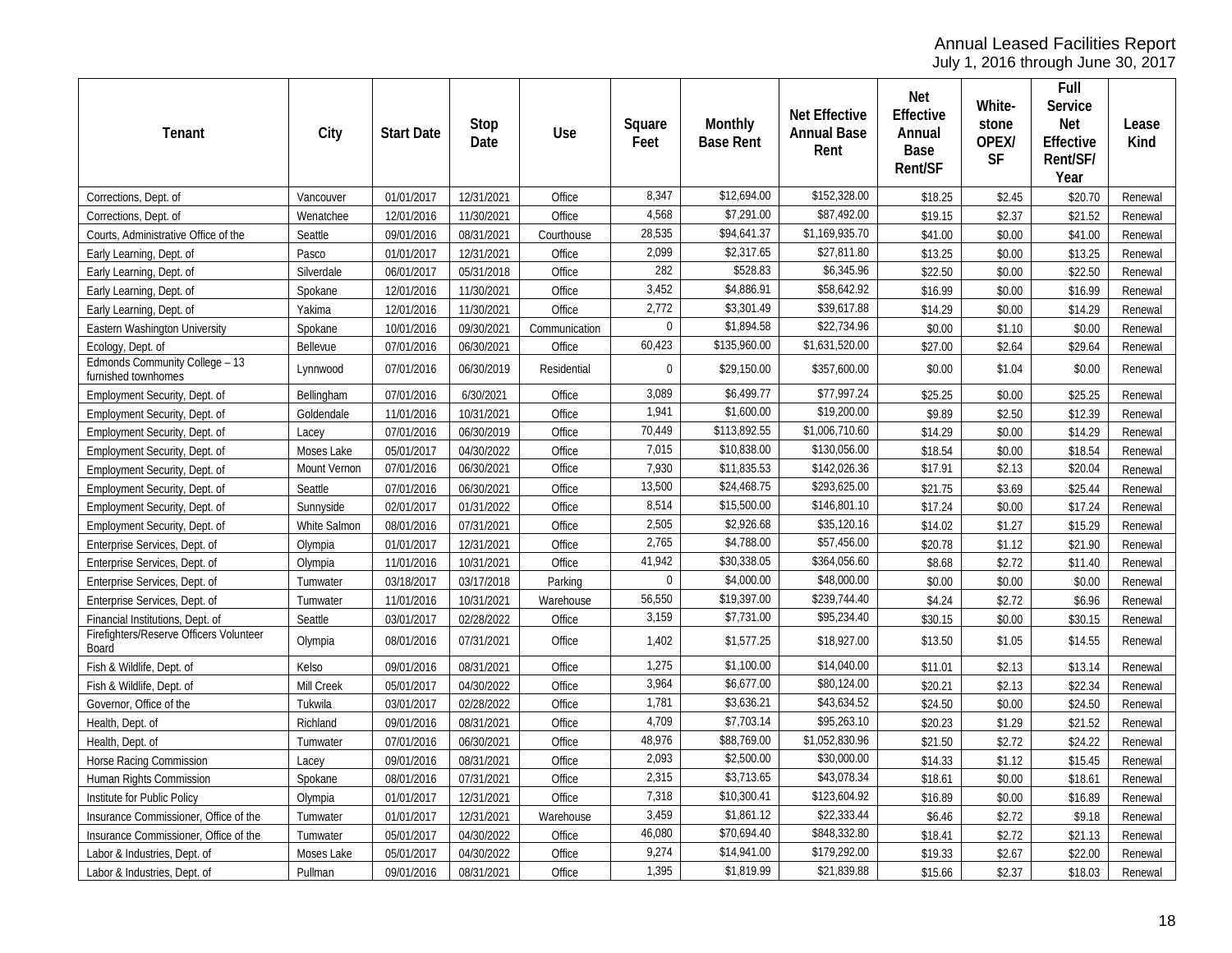July 1, 2016 through June 30, 2017

| Tenant                            | City              | <b>Start Date</b> | Stop<br>Date | <b>Use</b> | Square<br>Feet | Monthly<br><b>Base Rent</b> | <b>Net Effective</b><br><b>Annual Base</b><br>Rent | Net<br>Effective<br>Annual<br>Base<br>Rent/SF | White-<br>stone<br>OPEX/<br><b>SF</b> | Full<br>Service<br><b>Net</b><br>Effective<br>Rent/SF/<br>Year | Lease<br>Kind |
|-----------------------------------|-------------------|-------------------|--------------|------------|----------------|-----------------------------|----------------------------------------------------|-----------------------------------------------|---------------------------------------|----------------------------------------------------------------|---------------|
| Labor & Industries, Dept. of      | Tumwater          | 09/01/2016        | 08/31/2021   | Office     | 3,000          | \$4,375.00                  | \$52,500.00                                        | \$17.50                                       | \$2.72                                | \$20.22                                                        | Renewal       |
| Licensing, Dept. of               | Bremerton         | 10/01/2016        | 09/30/2021   | Office     | 5,760          | \$9,360.00                  | \$106,704.00                                       | \$18.53                                       | \$0.00                                | \$18.53                                                        | Renewal       |
| Licensing, Dept. of               | Clarkston         | 01/01/2017        | 12/31/2021   | Office     | 2,026          | \$2,325.00                  | \$27,900.00                                        | \$13.77                                       | \$2.37                                | \$16.14                                                        | Renewal       |
| Licensing, Dept. of               | Coulee Dam        | 01/01/2017        | 12/31/2021   | Office     | 502            | \$445.46                    | \$5,345.52                                         | \$10.65                                       | \$0.00                                | \$10.65                                                        | Renewal       |
| Licensing, Dept. of               | Everett           | 01/01/2017        | 12/31/2021   | Office     | 7,940          | \$12,318.00                 | \$147,816.00                                       | \$18.62                                       | \$2.13                                | \$20.75                                                        | Renewal       |
| Licensing, Dept. of               | Forks             | 04/01/2017        | 09/30/2021   | Office     | 307            | \$508.34                    | \$6,100.08                                         | \$19.87                                       | \$0.00                                | \$19.87                                                        | Renewal       |
| Licensing, Dept. of               | Federal Way       | 10/01/2016        | 09/30/2021   | Office     | 5,704          | \$8,080.67                  | \$98,679.19                                        | \$17.30                                       | \$3.69                                | \$20.99                                                        | Renewal       |
| Licensing, Dept. of               | Goldendale        | 06/01/2017        | 05/31/2022   | Office     | 1,000          | \$1,100.00                  | \$13,200.00                                        | \$13.20                                       | \$2.37                                | \$15.57                                                        | Renewal       |
| Licensing, Dept. of               | Kelso             | 07/01/2016        | 06/30/2021   | Office     | 3,848          | \$5,550.00                  | \$66,600.00                                        | \$17.31                                       | \$2.13                                | \$19.44                                                        | Renewal       |
| Licensing, Dept. of               | Ilwaco            | 10/01/2016        | 09/30/2021   | Office     | 1,157          | \$850.00                    | \$10,200.00                                        | \$8.82                                        | \$2.23                                | \$11.05                                                        | Renewal       |
| Licensing, Dept. of               | North Bend        | 08/01/2016        | 07/31/2021   | Office     | 1,917          | \$3,913.88                  | \$49,315.02                                        | \$25.73                                       | \$0.00                                | \$25.73                                                        | Renewal       |
| Licensing, Dept. of               | Oak Harbor        | 09/01/2016        | 08/31/2021   | Office     | 3,199          | \$3,694.85                  | \$44,338.20                                        | \$13.86                                       | \$2.13                                | \$15.99                                                        | Renewal       |
| Licensing, Dept. of               | Omak              | 04/01/2017        | 03/31/2022   | Office     | 2,301          | \$3,226.72                  | \$38,720.64                                        | \$16.83                                       | \$2.67                                | \$19.50                                                        | Renewal       |
| Licensing, Dept. of               | Oroville          | 11/01/2016        | 10/31/2021   | Office     | 830            | \$750.00                    | \$9,000.00                                         | \$10.84                                       | \$2.37                                | \$13.21                                                        | Renewal       |
| Licensing, Dept. of               | Port<br>Townsend  | 11/01/2016        | 10/31/2021   | Office     | 1,250          | \$2,000.00                  | \$24,000.00                                        | \$19.20                                       | \$2.13                                | \$21.33                                                        | Renewal       |
| Licensing, Dept. of               | Puyallup          | 08/01/2016        | 07/31/2021   | Office     | 5,737          | \$8,677.20                  | \$107,210.95                                       | \$18.69                                       | \$2.90                                | \$21.59                                                        | Renewal       |
| Licensing, Dept. of               | Renton            | 04/01/2017        | 03/31/2022   | Office     | 5,223          | \$10,000.00                 | \$120,000.00                                       | \$22.98                                       | \$2.40                                | \$25.38                                                        | Renewal       |
| Licensing, Dept. of               | Spokane           | 09/01/2016        | 08/31/2021   | Office     | 4,950          | \$7,433.25                  | \$84,739.05                                        | \$17.12                                       | \$2.67                                | \$19.79                                                        | Renewal       |
| Licensing, Dept. of               | Sunnyside         | 12/01/2016        | 11/30/2021   | Office     | 4,165          | \$5,077.00                  | \$60,924.00                                        | \$14.63                                       | \$2.37                                | \$17.00                                                        | Renewal       |
| Licensing, Dept. of               | Tumwater          | 12/01/2016        | 11/30/2021   | Warehouse  | 42,443         | \$33,578.06                 | \$402,936.72                                       | \$9.49                                        | \$2.72                                | \$12.21                                                        | Renewal       |
| Licensing, Dept. of               | Walla Walla       | 12/01/2016        | 11/30/2021   | Office     | 2,899          | \$3,020.00                  | \$36,240.00                                        | \$12.50                                       | \$2.54                                | \$15.04                                                        | Renewal       |
| Licensing, Dept. of               | Wenatchee         | 04/01/2017        | 03/31/2022   | Office     | 4,250          | \$6,990.19                  | \$83,882.28                                        | \$19.74                                       | \$2.50                                | \$22.24                                                        | Renewal       |
| Liquor & Cannabis Board           | East<br>Wenatchee | 10/01/2016        | 09/30/2021   | Office     | 1,300          | \$891.00                    | \$10,692.00                                        | \$8.22                                        | \$0.00                                | \$8.22                                                         | Renewal       |
| Liquor & Cannabis Board           | Pasco             | 04/01/2017        | 03/31/2022   | Office     | 1,138          | \$1,750.00                  | \$21,000.00                                        | \$18.45                                       | \$0.25                                | \$18.70                                                        | Renewal       |
| Liquor & Cannabis Board           | Spokane           | 10/01/2016        | 09/30/2021   | Office     | 4,950          | \$7,377.00                  | \$88,524.00                                        | \$17.88                                       | \$1.10                                | \$18.98                                                        | Renewal       |
| Lottery Commission                | Vancouver         | 04/01/2017        | 03/31/2022   | Office     | 3,000          | \$4,712.50                  | \$56,550.00                                        | \$18.85                                       | \$1.09                                | \$19.94                                                        | Renewal       |
| Natural Resources, Dept. of       | Arlington         | 04/01/2017        | 03/31/2022   | Office     | 1,060          | \$975.00                    | \$11,700.00                                        | \$11.04                                       | \$1.09                                | \$12.13                                                        | Renewal       |
| Natural Resources, Dept. of       | Pasco             | 09/01/2016        | 08/31/2021   | Office     | 1,021          | \$1,957.03                  | \$23,484.36                                        | \$23.00                                       | \$1.29                                | \$24.29                                                        | Renewal       |
| Revenue, Dept. of                 | <b>Bothell</b>    | 07/01/2016        | 06/30/2021   | Office     | 4,534          | \$11,335.00                 | \$136,020.00                                       | \$30.00                                       | \$0.00                                | \$30.00                                                        | Renewal       |
| Revenue, Dept. of                 | <b>Bothell</b>    | 07/01/2016        | 06/30/2021   | Office     | 11,493         | \$28,732.50                 | \$344,790.00                                       | \$30.00                                       | \$0.00                                | \$30.00                                                        | Renewal       |
| Revenue, Dept. of                 | Port Angeles      | 08/01/2016        | 07/31/2021   | Office     | 2,647          | \$3,615.36                  | \$43,384.32                                        | \$16.39                                       | \$2.13                                | \$18.52                                                        | Renewal       |
| Revenue, Dept. of                 | Vancouver         | 01/01/2017        | 12/31/2021   | Office     | 12,580         | \$18,167.62                 | \$218,011.44                                       | \$17.33                                       | \$1.36                                | \$18.69                                                        | Renewal       |
| Revenue, Dept. of                 | Wenatchee         | 07/01/2016        | 06/30/2021   | Office     | 3,579          | \$5,353.59                  | \$64,243.08                                        | \$17.95                                       | \$2.37                                | \$20.32                                                        | Renewal       |
| Revenue, Dept. of                 | Yakima            | 08/01/2016        | 07/31/2021   | Office     | 5,458          | \$6,481.37                  | \$76,480.37                                        | \$14.01                                       | \$1.29                                | \$15.30                                                        | Renewal       |
| Seattle Community College         | Seattle           | 09/01/2016        | 08/31/2018   | Classroom  | 9,727          | \$2,772.91                  | \$33,274.92                                        | \$3.42                                        | \$0.00                                | \$3.42                                                         | Renewal       |
| Secretary of State, Office of the | Tumwater          | 01/01/2017        | 12/31/2021   | Office     | 49,904         | \$82,747.07                 | \$992,964.84                                       | \$19.90                                       | \$2.72                                | \$22.62                                                        | Renewal       |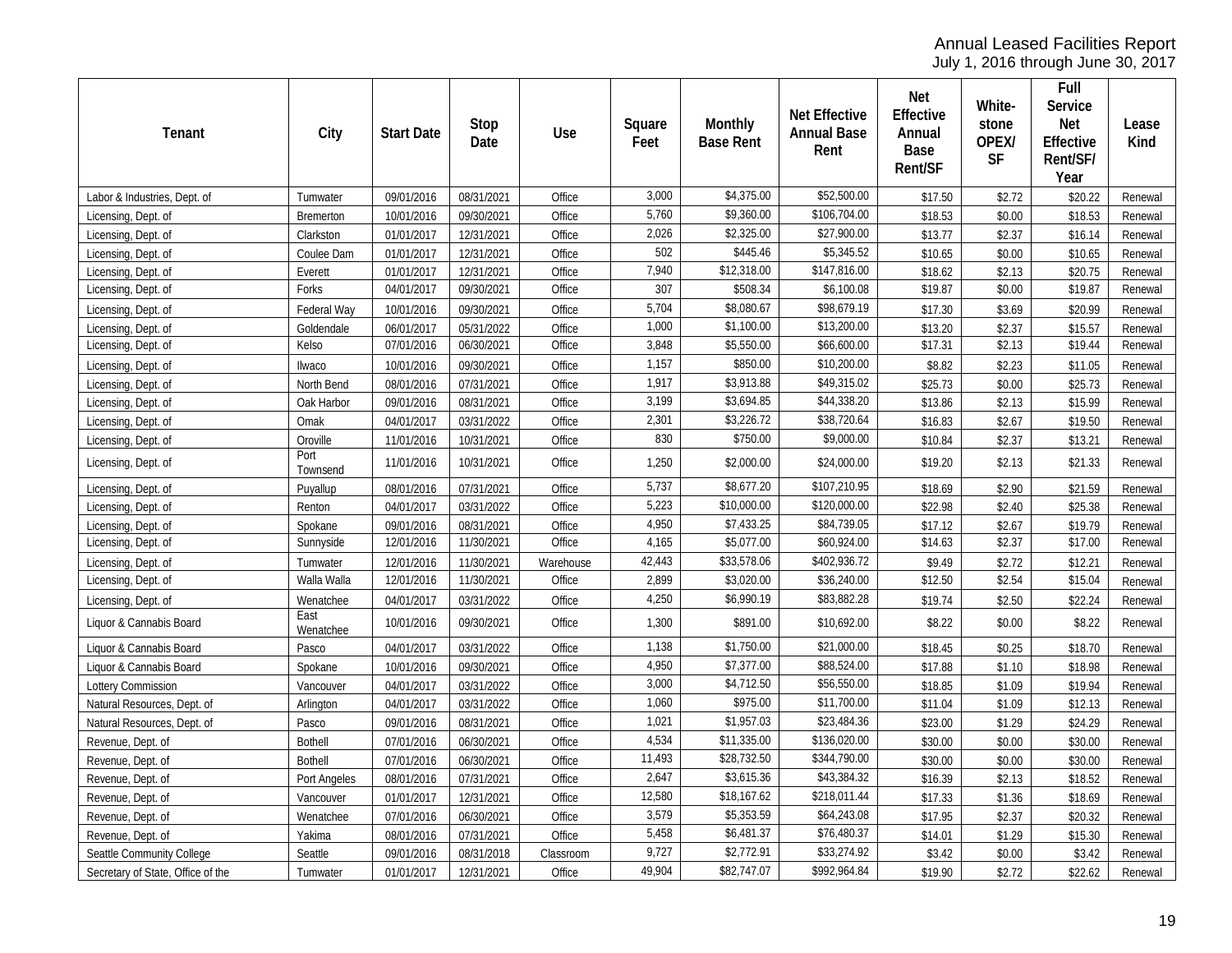July 1, 2016 through June 30, 2017

| Tenant                                | City       | <b>Start Date</b> | Stop<br>Date | Use                    | Square<br>Feet | Monthly<br><b>Base Rent</b> | <b>Net Effective</b><br><b>Annual Base</b><br>Rent | Net<br>Effective<br>Annual<br>Base<br>Rent/SF | White-<br>stone<br>OPEX/<br><b>SF</b> | Full<br>Service<br><b>Net</b><br>Effective<br>Rent/SF/<br>Year | Lease<br>Kind |
|---------------------------------------|------------|-------------------|--------------|------------------------|----------------|-----------------------------|----------------------------------------------------|-----------------------------------------------|---------------------------------------|----------------------------------------------------------------|---------------|
| Social & Health Services, Dept. of    | Arlington  | 09/01/2016        | 08/31/2021   | Office                 | 1,581          | \$2,437.38                  | \$21,462.73                                        | \$13.58                                       | \$1.09                                | \$14.67                                                        | Renewal       |
| Social & Health Services, Dept. of    | Bellevue   | 07/01/2016        | 06/30/2021   | Office                 | 42,166         | \$49,093.00                 | \$1,054,625.60                                     | \$25.01                                       | \$2.64                                | \$27.65                                                        | Renewal       |
| Social & Health Services, Dept. of    | Bellingham | 07/01/2016        | 06/30/2021   | Office                 | 1,275          | \$2,682.82                  | \$32,193.84                                        | \$25.25                                       | \$0.00                                | \$25.25                                                        | Renewal       |
| Social & Health Services, Dept. of    | Goldendale | 06/01/2017        | 05/31/2022   | Office                 | 6,166          | \$8,683.78                  | \$104,205.36                                       | \$16.90                                       | \$2.37                                | \$19.27                                                        | Renewal       |
| Social & Health Services, Dept. of    | Kent       | 09/01/2016        | 08/31/2026   | Office                 | 62,443         | \$104,071.67                | \$1,211,303.00                                     | \$19.40                                       | \$3.69                                | \$23.09                                                        | Renewal       |
| Social & Health Services, Dept. of    | Lakewood   | 10/01/2016        | 09/30/2021   | Office                 | 719            | \$1,575.20                  | \$18,902.40                                        | \$26.29                                       | \$0.00                                | \$26.29                                                        | Renewal       |
| Social & Health Services, Dept. of    | Oak Harbor | 10/01/2016        | 09/30/2021   | Office                 | 8,404          | \$14,006.00                 | \$140,021.71                                       | \$16.66                                       | \$0.00                                | \$16.66                                                        | Renewal       |
| Social & Health Services, Dept. of    | Olympia    | 08/01/2016        | 07/31/2021   | Office                 | 15,568         | \$25,584.47                 | \$307,013.64                                       | \$19.72                                       | \$2.72                                | \$22.44                                                        | Renewal       |
| Social & Health Services, Dept. of    | Omak       | 08/01/2016        | 07/31/2021   | Office                 | 19,440         | \$28,775.00                 | \$294,678.40                                       | \$15.16                                       | \$0.00                                | \$15.16                                                        | Renewal       |
| Social & Health Services, Dept. of    | Seattle    | 11/01/2016        | 10/31/2021   | Office                 | 2,800          | \$5,833.33                  | \$69,999.96                                        | \$25.00                                       | \$0.00                                | \$25.00                                                        | Renewal       |
| Social & Health Services, Dept. of    | Seattle    | 05/01/2017        | 04/30/2022   | Office                 | 80,224         | \$186,855.07                | \$2,242,260.84                                     | \$27.95                                       | \$0.00                                | \$27.95                                                        | Renewal       |
| Social & Health Services, Dept. of    | Spokane    | 07/01/2016        | 06/30/2021   | Office                 | 19,836         | \$29,754.00                 | \$357,048.00                                       | \$18.00                                       | \$0.00                                | \$18.00                                                        | Renewal       |
| Social & Health Services, Dept. of    | Spokane    | 06/01/2017        | 05/31/2022   | Office                 | 26,774         | \$43,507.75                 | \$444,689.90                                       | \$16.61                                       | \$0.00                                | \$16.61                                                        | Renewal       |
| Social & Health Services, Dept. of    | Sunnyside  | 02/01/2017        | 01/31/2022   | Office                 | 1,641          | \$1,695.70                  | \$27,519.57                                        | \$16.77                                       | \$0.00                                | \$16.77                                                        | Renewal       |
| Social & Health Services, Dept. of    | Tumwater   | 07/01/2016        | 06/30/2021   | Office                 | 22,236         | \$40,302.75                 | \$479,004.52                                       | \$21.54                                       | \$2.72                                | \$24.26                                                        | Renewal       |
| Social & Health Services, Dept. of    | Tumwater   | 02/01/2017        | 01/31/2022   | Office                 | 31,320         | \$4,929.00                  | \$59,148.00                                        | \$1.89                                        | \$2.72                                | \$4.61                                                         | Renewal       |
| Social & Health Services, Dept. of    | Wenatchee  | 04/01/2017        | 03/31/2022   | Office                 | 2,358          | \$3,419.10                  | \$40,345.38                                        | \$17.11                                       | \$2.37                                | \$19.48                                                        | Renewal       |
| <b>Transportation Commission</b>      | Olympia    | 11/01/2016        | 10/31/2021   | Office                 | 1,939          | \$2,787.31                  | \$33,447.72                                        | \$17.25                                       | \$0.00                                | \$17.25                                                        | Renewal       |
| Transportation, Dept. of              | Lacey      | 09/01/2016        | 08/31/2021   | Office                 | 6,140          | \$9,694.65                  | \$116,335.80                                       | \$18.95                                       | \$2.72                                | \$21.67                                                        | Renewal       |
| Transportation, Dept. of              | Seattle    | 11/01/2016        | 10/31/2021   | Office                 | 11,685         | \$31,160.00                 | \$373,920.00                                       | \$32.00                                       | \$0.00                                | \$32.00                                                        | Renewal       |
| Utilities & Transportation Commission | Olympia    | 08/01/2016        | 07/31/2021   | Office                 | 15,647         | \$21,214.72                 | \$254,576.64                                       | \$16.27                                       | \$2.72                                | \$18.99                                                        | Renewal       |
| Utilities & Transportation Commission | Olympia    | 08/01/2016        | 07/31/2021   | Office                 | 37,587         | \$51,494.19                 | \$617,930.28                                       | \$16.44                                       | \$2.72                                | \$19.16                                                        | Renewal       |
| Veterans' Affairs, Dept. of           | Olympia    | 11/01/2016        | 10/31/2026   | Office                 | 24,024         | \$37,037.00                 | \$466,666.20                                       | \$19.43                                       | \$2.72                                | \$22.15                                                        | Renewal       |
| Wenatchee Valley College              | Wenatchee  | 04/01/2017        | 03/31/2022   | Classroom              | 4,068          | \$1,400.05                  | \$17,839.42                                        | \$4.39                                        | \$2.67                                | \$7.06                                                         | Renewal       |
|                                       |            |                   |              | <b>Total Renewals:</b> | 1,279,229      | \$1,966,664.65              | \$23,529,819.60                                    |                                               |                                       |                                                                |               |

**Grand Total for Privately-Owned Facilities: 1,756,928 \$2,642,507.66 \$31,983,348.49**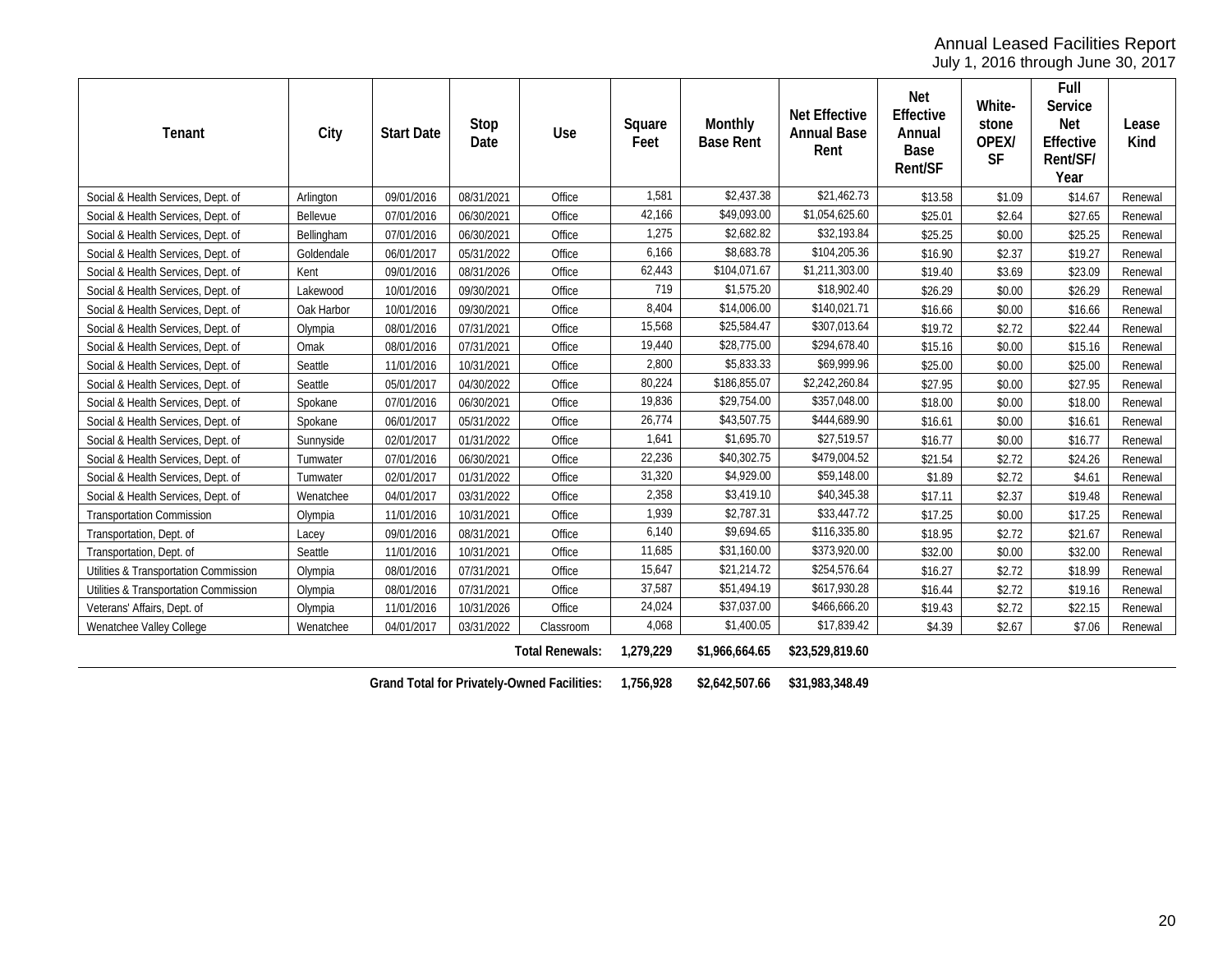# Appendix B: Lease Transactions Related to State Owned Facilities in FY 17

**Renewals:**

| Tenant                                             | City    | Start<br>Date | Stop<br>Date | Use                                            | Square<br>Feet | Monthly<br><b>Base Rent</b> | Net<br>Effective<br>Annual<br><b>Base Rent</b> | <b>Net</b><br>Effective<br>Annual<br>Base<br>Rent/SF | Lease Kind |
|----------------------------------------------------|---------|---------------|--------------|------------------------------------------------|----------------|-----------------------------|------------------------------------------------|------------------------------------------------------|------------|
| Minority & Women's Business Enterprises, Office of | Olympia | 7/1/2016      | 6/30/2017    | Office                                         | 4,819          | \$11,445.13                 | \$137,341.56                                   | \$28.50                                              | Renewal    |
| Services for the Blind, Dept. of                   | Seattle | 7/1/2016      | 6/30/2017    | Office                                         | 20,708         | \$8,805.00                  | \$105,660.00                                   | \$5.10                                               | Renewal    |
|                                                    |         |               |              | <b>Total Renewals:</b>                         | 25,527         | \$20,250.13                 | \$243,001.56                                   |                                                      |            |
|                                                    |         |               |              | <b>Grand Total for State-Owned Facilities:</b> | 25.527         | \$20,250.13                 | \$243,001.56                                   |                                                      |            |

## <span id="page-20-0"></span>Appendix C: Lease Transactions Related to Delegated Authority in FY 17

**New Space:**

<span id="page-20-1"></span>

| Tenant                                                           | City     | Start<br>Date | Stop<br>Date | Use            | Square<br>Feet | Monthly<br><b>Base Rent</b> | <b>Net</b><br>Effective<br>Annual<br><b>Base Rent</b> | <b>Net</b><br>Effective<br>Annual<br>Base<br><b>Rent/SF</b> | Lease Kind |
|------------------------------------------------------------------|----------|---------------|--------------|----------------|----------------|-----------------------------|-------------------------------------------------------|-------------------------------------------------------------|------------|
| Commerce, Dept. of - leasing to Private Entity                   | Seattle  | 3/1/2017      | 2/28/2018    | Office         | 115            | \$950.00                    | \$11,400.00                                           | \$99.13                                                     | <b>New</b> |
| Ecology, Dept. of                                                | Dayton   | 6/1/2017      | 5/31/2018    | Air Monitoring | 0              | \$125.00                    | \$1,500.00                                            | \$0.00                                                      | <b>New</b> |
| Ecology, Dept. of                                                | Issaguah | 2/1/2017      | 1/31/2021    | Storage        | 720            | \$880.00                    | \$14,565.00                                           | \$20.23                                                     | <b>New</b> |
| Ecology, Dept. of                                                | Okanogan | 6/1/2017      | 5/31/2018    | Air Monitoring | 0              | \$75.00                     | \$900.00                                              | \$0.00                                                      | <b>New</b> |
| Ecology, Dept. of                                                | Pomeroy  | 5/1/2017      | 4/30/2018    | Air Monitoring | 0              | \$50.00                     | \$600.00                                              | \$0.00                                                      | <b>New</b> |
| Ecology, Dept. of                                                | Quincy   | 5/1/2017      | 4/30/2018    | Air Monitorina | 0              | \$150.00                    | \$1,800.00                                            | \$0.00                                                      | <b>New</b> |
| Military Department leasing to LCB - gymnasium rental 4 hrs/week | Tacoma   | 6/1/2017      | 10/31/2017   | Miscellaneous  | 0              | \$320.00                    | \$3,840.00                                            | \$0.00                                                      | <b>New</b> |
| Natural Resources, Dept. of                                      | Kalama   | 10/1/2016     | 8/31/2021    | Office         | 429            | \$450.00                    | \$5,400.00                                            | \$12.59                                                     | <b>New</b> |
| Public Defense, Office of                                        | Olympia  | 9/1/2016      | 8/31/2017    | Parking        | 0              | \$50.00                     | \$600.00                                              | \$0.00                                                      | <b>New</b> |
| Washington State Patrol - land for vehicle storage               | Tacoma   | 1/1/2017      | 12/31/2022   | Land           | 0              | \$2,600.00                  | \$31,200.00                                           | \$0.00                                                      | <b>New</b> |

**Total New: 1,264 \$5,650.00 \$71,805.00**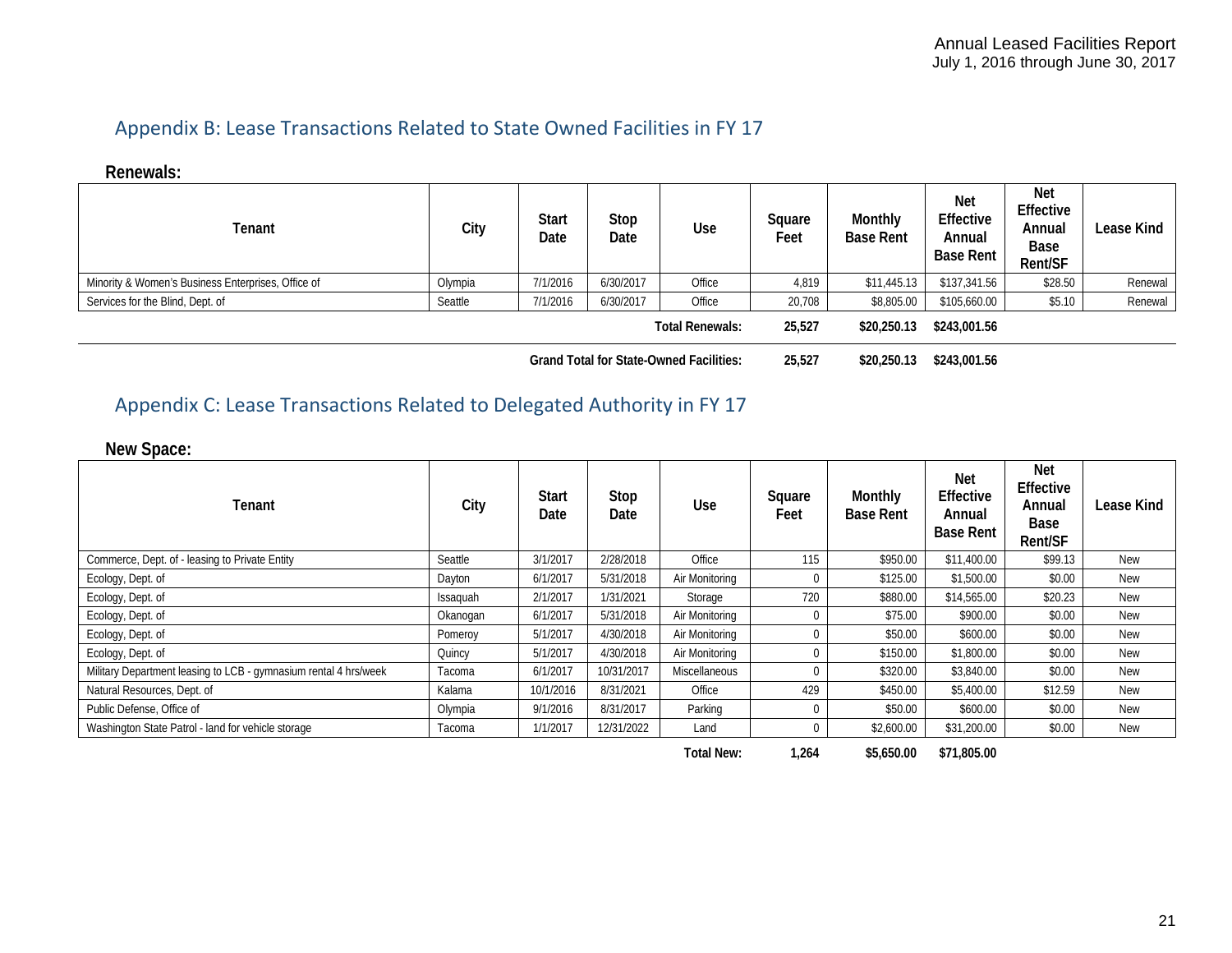**Renewals:**

| Tenant                                                                       | City          | Start<br>Date | Stop<br>Date | Use            | Square<br>Feet   | Monthly<br><b>Base Rent</b> | Net<br>Effective<br>Annual<br><b>Base Rent</b> | <b>Net</b><br>Effective<br>Annual<br>Base<br>Rent/SF | Lease Kind |
|------------------------------------------------------------------------------|---------------|---------------|--------------|----------------|------------------|-----------------------------|------------------------------------------------|------------------------------------------------------|------------|
| Clark College - leasing to Private Entity                                    | Vancouver     | 7/1/2016      | 6/30/2018    | Classroom      | 10,317           | \$8,150.83                  | \$98,428.98                                    | \$9.54                                               | Renewal    |
| Commerce, Dept. of - leasing to Private Entity                               | Seattle       | 7/1/2016      | 6/30/2017    | Office         | 110              | \$755.00                    | \$9,060.00                                     | \$82.36                                              | Renewal    |
| Commerce, Dept. of - leasing to Private Entity                               | Seattle       | 6/1/2017      | 5/31/2018    | Office         | 223              | \$2,130.00                  | \$25,560.00                                    | \$114.62                                             | Renewal    |
| Commerce, Dept. of - leasing to Private Entity                               | Seattle       | 7/1/2016      | 6/30/2017    | Office         | 500              | \$583.33                    | \$6,999.96                                     | \$14.00                                              | Renewal    |
| Community Colleges of Spokane                                                | Pullman       | 3/22/2017     | 3/21/2018    | Classroom      | 6,886            | \$7,271.83                  | \$87,261.96                                    | \$12.67                                              | Renewal    |
| Corrections, Dept. of                                                        | Spokane       | 1/1/2017      | 12/31/2017   | Parking        | $\mathbf 0$      | \$900.00                    | \$10,800.00                                    | \$0.00                                               | Renewal    |
| Corrections, Dept. of - office space for trainings & conferences             | Everett       | 3/1/2017      | 2/28/2018    | Office         | 851              | \$1,418.33                  | \$170,199.96                                   | \$200.00                                             | Renewal    |
| Ecology, Dept. of                                                            | Aberdeen      | 3/1/2017      | 2/28/2018    | Air Monitoring | $\pmb{0}$        | \$50.00                     | \$600.00                                       | \$0.00                                               | Renewal    |
| Ecology, Dept. of                                                            | Bellingham    | 7/1/2016      | 6/30/2017    | Air Monitoring | $\mathbf 0$      | \$75.00                     | \$900.00                                       | \$0.00                                               | Renewal    |
| Ecology, Dept. of                                                            | Chehalis      | 1/1/2017      | 12/31/2017   | Air Monitoring | $\mathbf 0$      | \$25.00                     | \$300.00                                       | \$0.00                                               | Renewal    |
| Ecology, Dept. of                                                            | Cheney        | 3/1/2017      | 2/28/2018    | Air Monitoring | $\pmb{0}$        | \$50.00                     | \$600.00                                       | \$0.00                                               | Renewal    |
| Ecology, Dept. of                                                            | Colville      | 9/1/2016      | 8/31/2017    | Air Monitoring | $\mathbf 0$      | \$150.00                    | \$1,800.00                                     | \$0.00                                               | Renewal    |
| Ecology, Dept. of                                                            | Ellensburg    | 1/1/2017      | 12/31/2017   | Air Monitoring | $\mathbf 0$      | \$100.00                    | \$1,200.00                                     | \$0.00                                               | Renewal    |
| Ecology, Dept. of                                                            | Issaquah      | 1/1/2017      | 12/31/2017   | Air Monitoring | $\mathbf 0$      | \$150.00                    | \$1,800.00                                     | \$0.00                                               | Renewal    |
| Ecology, Dept. of                                                            | Leavenworth   | 2/1/2017      | 1/31/2018    | Air Monitoring | $\mathbf 0$      | \$50.00                     | \$600.00                                       | \$0.00                                               | Renewal    |
| Ecology, Dept. of                                                            | Mead          | 4/1/2017      | 3/31/2018    | Air Monitoring | $\boldsymbol{0}$ | \$75.00                     | \$900.00                                       | \$0.00                                               | Renewal    |
| Ecology, Dept. of                                                            | Mesa          | 8/1/2016      | 7/31/2017    | Air Monitoring | $\mathbf 0$      | \$50.00                     | \$600.00                                       | \$0.00                                               | Renewal    |
| Ecology, Dept. of                                                            | Moses Lake    | 1/1/2017      | 12/31/2017   | Air Monitoring | $\mathbf 0$      | \$150.00                    | \$1,800.00                                     | \$0.00                                               | Renewal    |
| Ecology, Dept. of                                                            | Olympia       | 7/1/2016      | 6/30/2018    | Storage        | 1,600            | \$1,000.00                  | \$12,000.00                                    | \$7.50                                               | Renewal    |
| Ecology, Dept. of                                                            | Port Angeles  | 2/1/2017      | 1/31/2018    | Air Monitoring | $\pmb{0}$        | \$45.83                     | \$549.96                                       | \$0.00                                               | Renewal    |
| Ecology, Dept. of                                                            | Pullman       | 12/1/2016     | 11/30/2017   | Air Monitoring | $\pmb{0}$        | \$0.00                      | \$0.00                                         | \$0.00                                               | Renewal    |
| Ecology, Dept. of                                                            | Ritzville     | 4/1/2017      | 3/31/2018    | Air Monitoring | $\mathbf 0$      | \$150.00                    | \$1,800.00                                     | \$0.00                                               | Renewal    |
| Ecology, Dept. of                                                            | Rosalia       | 5/1/2017      | 6/30/2018    | Air Monitoring | $\mathbf 0$      | \$60.00                     | \$720.00                                       | \$0.00                                               | Renewal    |
| Ecology, Dept. of                                                            | Sunnyside     | 9/1/2016      | 8/31/2017    | Air Monitoring | $\mathbf 0$      | \$75.00                     | \$900.00                                       | \$0.00                                               | Renewal    |
| Ecology, Dept. of                                                            | Twisp         | 4/1/2017      | 3/31/2018    | Air Monitoring | $\boldsymbol{0}$ | \$75.00                     | \$900.00                                       | \$0.00                                               | Renewal    |
| Ecology, Dept. of                                                            | Vancouver     | 7/1/2016      | 6/30/2017    | Air Monitoring | $\boldsymbol{0}$ | \$100.00                    | \$1,200.00                                     | \$0.00                                               | Renewal    |
| Ecology, Dept. of                                                            | Vancouver     | 2/1/2017      | 1/31/2018    | Air Monitoring | $\mathbf 0$      | \$75.00                     | \$900.00                                       | \$0.00                                               | Renewal    |
| Ecology, Dept. of                                                            | Walla Walla   | 7/1/2016      | 6/30/2017    | Air Monitoring | $\boldsymbol{0}$ | \$50.00                     | \$600.00                                       | \$0.00                                               | Renewal    |
| Ecology, Dept. of                                                            | Wenatchee     | 9/1/2016      | 8/31/2017    | Air Monitoring | $\boldsymbol{0}$ | \$100.00                    | \$1,200.00                                     | \$0.00                                               | Renewal    |
| Ecology, Dept. of                                                            | Yakima        | 2/1/2017      | 1/31/2018    | Air Monitoring | $\mathbf 0$      | \$200.00                    | \$2,400.00                                     | \$0.00                                               | Renewal    |
| <b>Edmonds Community College</b>                                             | Lynnwood      | 9/1/2016      | 6/30/2017    | Parking        | $\mathbf{0}$     | \$1,980.00                  | \$23,760.00                                    | \$0.00                                               | Renewal    |
| Employment Security Department - leasing to Private Entity                   | Seattle       | 7/1/2016      | 9/30/2017    | Office         | 217              | \$497.33                    | \$5,967.96                                     | \$27.50                                              | Renewal    |
| Everett Community College - leasing to Snohomish Co. Fire, \$1000 per<br>use | Everett       | 7/1/2016      | 6/30/2018    | Miscellaneous  | $\mathbf{0}$     | \$0.00                      | \$0.00                                         | \$0.00                                               | Renewal    |
| Fish & Wildlife, Dept. of                                                    | Okanogan      | 11/1/2016     | 10/31/2018   | Office         | 173              | \$210.00                    | \$2,520.00                                     | \$14.57                                              | Renewal    |
| Licensing, Dept. of                                                          | Davenport     | 1/1/2017      | 12/31/2017   | Office         | 130              | \$280.00                    | \$3,360.00                                     | \$25.85                                              | Renewal    |
| Licensing, Dept. of                                                          | Friday Harbor | 1/1/2017      | 12/31/2017   | Office         | 1,016            | \$300.00                    | \$3,600.00                                     | \$3.54                                               | Renewal    |